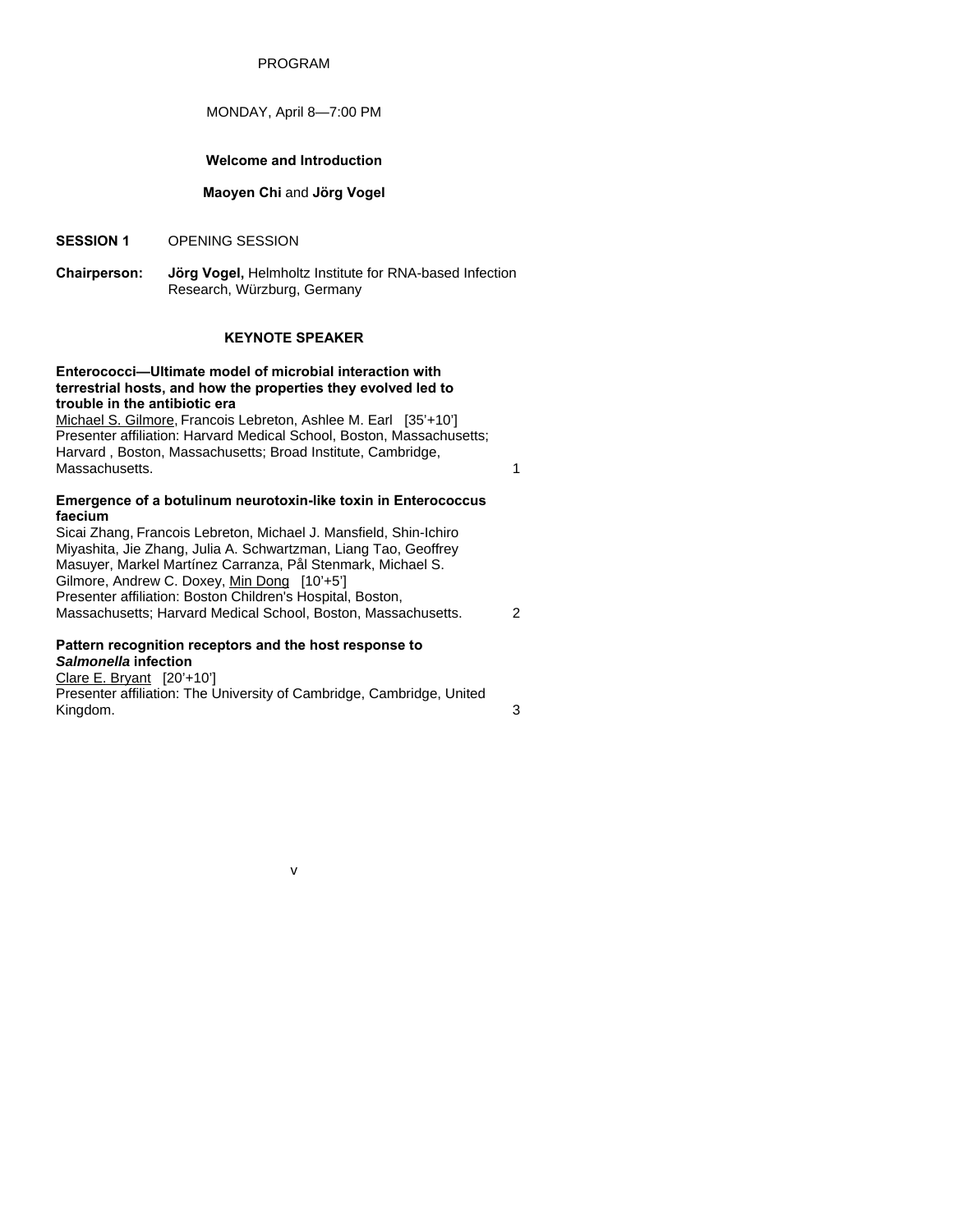| <b>SESSION 2</b>                                             | CANCER-ASSOCIATED MICROBES                                                                                                                                                                                                                                                                                                                   |                |
|--------------------------------------------------------------|----------------------------------------------------------------------------------------------------------------------------------------------------------------------------------------------------------------------------------------------------------------------------------------------------------------------------------------------|----------------|
| <b>Chairperson:</b>                                          | Kenya Honda, Keio University, Tokyo, Japan                                                                                                                                                                                                                                                                                                   |                |
| cancer-A "two-hit" model<br>Yiping W. Han [20'+10']          | Mechanistic insight on Fusobacterium nucleatum in colorectal<br>Presenter affiliation: Columbia University, New York, New York.                                                                                                                                                                                                              | 4              |
|                                                              | Tumor targeting by Fusobacterium nucleatum<br>Naseem Maalouf, Lishay Parhi, Jawad Abed, Amjad Shehadeh, Tamar<br>Alon, Chamutal Gur, Ofer Mandelboim, Gilad Bachrach [20'+10']<br>Presenter affiliation: The Hebrew University-Hadassah School of<br>Dental Medicine, Jerusalem, Jerusalem, Israel.                                          | 5              |
| Jörg Vogel [20'+10']<br>Würzburg, Germany.                   | Taking the RNA route to a better understanding of Fusobacterium<br>Presenter affiliation: Helmholtz Institute for RNA-based Infection<br>Research (HIRI), Würzburg, Germany; University of Würzburg,                                                                                                                                         | 6              |
| invasion and altered cell signaling<br>Blacksburg, Virginia. | Reverse genetic engineering facilitates the identification of<br>Fusobacterium nucleatum proteins critical for host cell binding,<br>Michael A. Casasanta, Christopher C. Yoo, Blake E. Sanders, Ariana<br>Umana, Alison J. Duncan, Daniel J. Slade [20'+10']<br>Presenter affiliation: Virginia Polytechnic Institute and State University, | $\overline{7}$ |
| microRNA and autophagy<br>Tong University, Shang hai, China. | F. nucleatum affects chemoresistance via targeting selective<br>Jie Hong, TaChung Yu, Fangfang Guo, Haoyan Chen, Weiping Zou,<br>Yingxuan Chen, Jing-yuan Fang [10'+5']<br>Presenter affiliation: RenJi Hospital, School of Medicine, Shanghai Jiao                                                                                          | 8              |
| Jianzhong Zhang [20'+10']                                    | Heliobacter pylori colonization and infection<br>Presenter affiliation: China CDC, Beijing, China.                                                                                                                                                                                                                                           | 9              |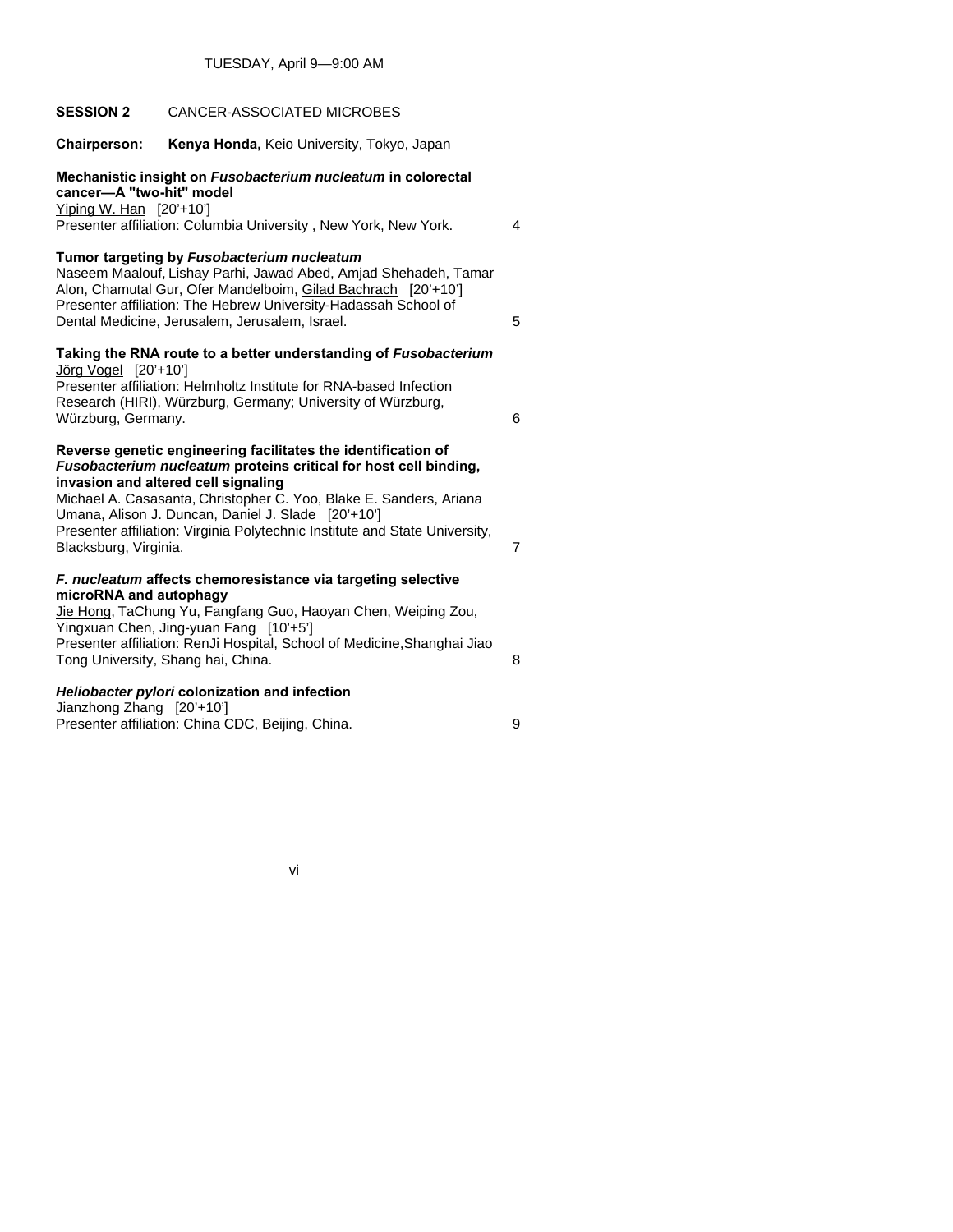| Staying in shape-Bacterial cytoskeleton-cell wall interactions in<br>the gastric pathogen Helicobacter pylori<br>Nina R. Salama, Jennifer A. Taylor, Holly M. Jacobs, Sophie R. Sichel,<br>Kris M. Blair [20'+10']<br>Presenter affiliation: Fred Hutchinson Cancer Research Center,<br>Seattle, Washington; University of Washington, Seattle, Washington. | 10 |
|-------------------------------------------------------------------------------------------------------------------------------------------------------------------------------------------------------------------------------------------------------------------------------------------------------------------------------------------------------------|----|
| TUESDAY, April 9-2:00 PM                                                                                                                                                                                                                                                                                                                                    |    |
| <b>SESSION 3</b><br>POSTER SESSION                                                                                                                                                                                                                                                                                                                          |    |
| Recombinant BCG with bacterial signaling molecule c-di-AMP as<br>endogenous adjuvant induces stronger immune responses after<br>Mycobacterium tuberculosis infection<br>Yinlan Bai, Huanhuan Ning, Zhikai Xu<br>Presenter affiliation: Air Force Medical University, Xi'an, China.                                                                          | 11 |
| Mycobacterium tuberculosis surface protein UBP3 is a target of<br>ubiquitin involved in host antimycobacterial xenophagy<br>Qiyao Chai, Zhe Lu, Jing Wang, CuiHua Liu<br>Presenter affiliation: Institute of Microbiology, Beijing, China; Savaid<br>Medical School, Beijing, China.                                                                        | 12 |
| A dual mechanism sRNA switches the flux of alanine into carbon<br>and nitrogen metabolism in Vibrio alginolytiucs<br>Chang Chen, Yiqing Deng, Mei Xie<br>Presenter affiliation: South China Sea Institution of Oceanology, CAS,<br>Guangzhou, China.                                                                                                        | 13 |
| Fresh water source and Acanthamoeba castellanii as a potential<br>reservoir for toxigenic Clostridium difficile<br>Ya-Lien Cheng, Bo-Yang Tsai, Pei-Jane Tsai, Bing-Mu Hsu, Wei-Chen<br>Lin, I-Hsiu Huang<br>Presenter affiliation: National Cheng Kung University, Tainan City,<br>Taiwan.                                                                 | 14 |
| Insights into Clostridium difficile spores and host interaction<br>Po-Jung Chiu, I-Hsiu Huang<br>Presenter affiliation: National Cheng Kung University, Tainan City,<br>Taiwan.                                                                                                                                                                             | 15 |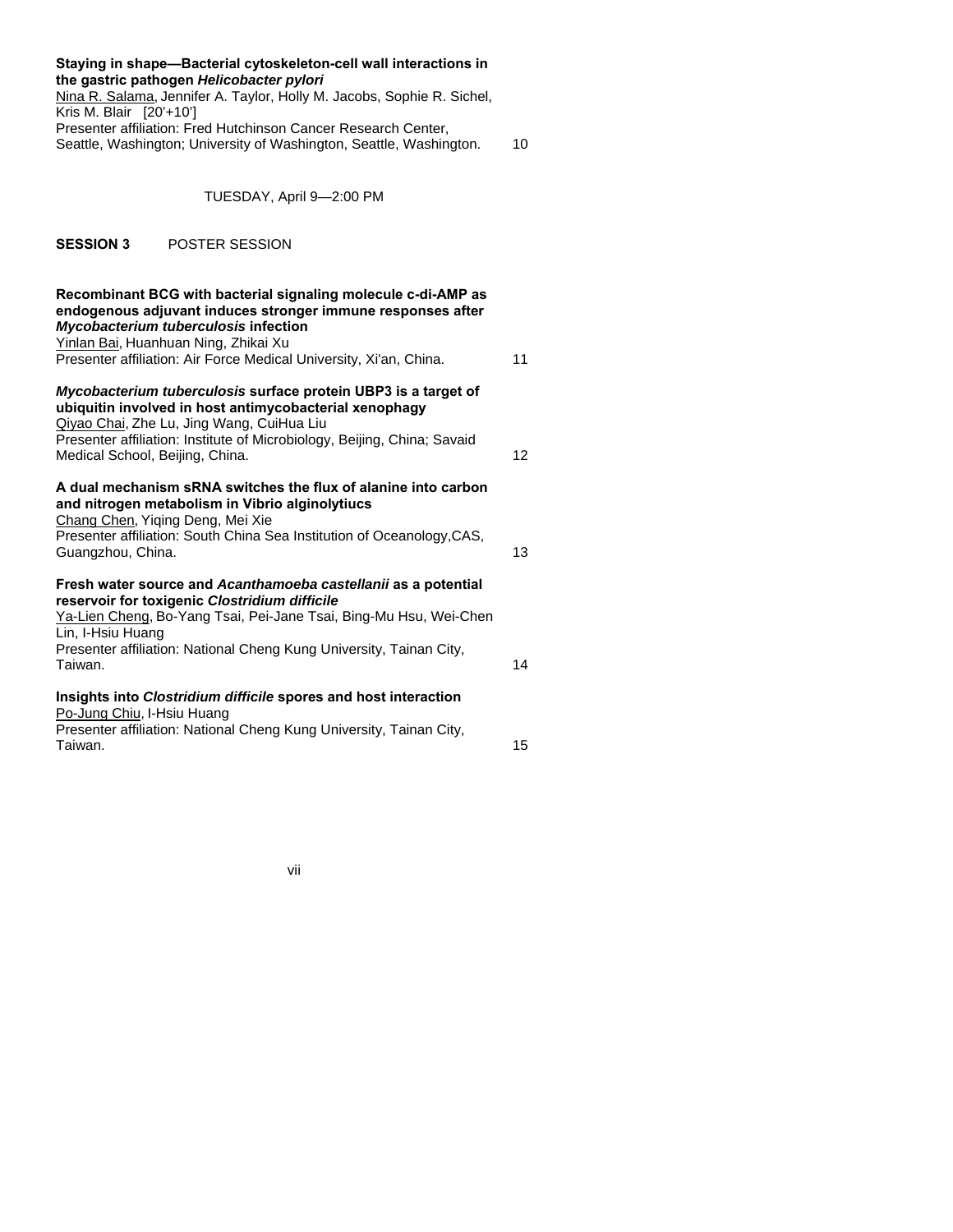| Transcriptional regulation of Vibrio vulnificus vvhBA encoding a<br>cytolysin/hemolysin                                                                                                                                                                                                                          |    |
|------------------------------------------------------------------------------------------------------------------------------------------------------------------------------------------------------------------------------------------------------------------------------------------------------------------|----|
| Garam Choi, Kyung Ku Jang, Sang Ho Choi<br>Presenter affiliation: National Research Laboratory of Molecular<br>Microbiology and Toxicology, Seoul, South Korea.                                                                                                                                                  | 16 |
| Helicobacter pylori methylome and its role in pathogenesis<br>Rao N. Desirazu, Sumith Kumar, Ritesh Kumar, Arun Banerjee, Yedu<br>Prasad                                                                                                                                                                         |    |
| Presenter affiliation: Indian Institute of Science, Bangalore, India.                                                                                                                                                                                                                                            | 17 |
| Structural mechanism of blocking host xenophagy by a bacterial<br>ADP-ribosyltransferase effector<br>Jingjin Ding, Yue Xu, Sen Cheng, Feng Shao<br>Presenter affiliation: National Institute of Biological Sciences, Beijing,<br>China; Chinese Academy of Sciences, Institute of Biophysics, Beijing,<br>China. | 18 |
| Comparative analysis of pneumococcal protein and<br>polysaccharide vaccine antigens against septic infection of<br>Streptococcus pneumoniae<br>Ming Ding, Yang Wang, Jing-Ren Zhang<br>Presenter affiliation: Tsinghua University, Beijing, China.                                                               | 19 |
| The N-end rule E3 ligase UBR2 mediates NLRP1B inflammasome<br>activation by anthrax lethal toxin<br>Hao Xu, Jianjin Shi, Hang Gao, Ying Liu, Zhenxiao Yang, Feng Shao,<br>Na Dong<br>Presenter affiliation: China Agricultural University, Beijing, China.                                                       | 20 |
| NLRP3 inflammasome plays an important role in caspase-1<br>activation and IL-1ß secretion in macrophages infected with<br>Pasteurella multocida                                                                                                                                                                  |    |
| Rendong Fang, Huihui Du, Guihua Lei, Jiali Jiang, Tingting Chen,<br>Yuanyi Peng<br>Presenter affiliation: College of Animal Science and Technology,<br>Southwest University, Chongqing, China.                                                                                                                   | 21 |
| Molecular mechanisms of inflammasome activation by the<br>foodborne bacterium Bacillus cereus<br>Shouya Feng, Anukriti Mathur, Jenni A. Hayward, Chinh Ngo, Daniel<br>Fox, Si Ming Man                                                                                                                           |    |
| Presenter affiliation: The John Curtin School of Medical Research, The<br>Australian National University, Canberra, Australia.                                                                                                                                                                                   | 22 |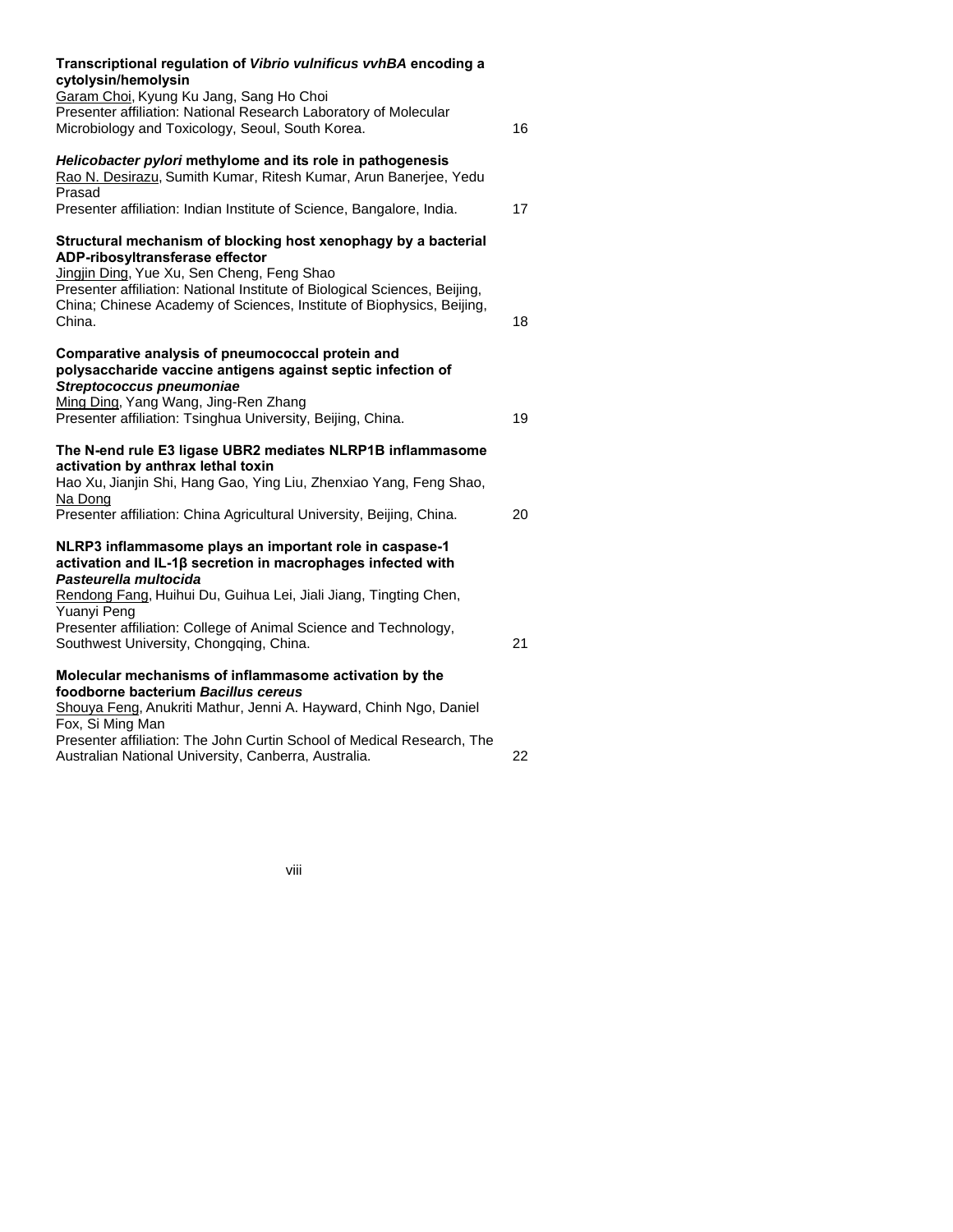| Human-derived bacterial species that can exclude TH1 cell-<br>inducing Klebsiella pneumoniae from the intestine<br>Munehiro Furuichi, Takaaki Kawaguchi, Keiko Yasuma, Seiko<br>Narushima, Koji Atarashi, Kenya Honda                                                                                                           |    |
|---------------------------------------------------------------------------------------------------------------------------------------------------------------------------------------------------------------------------------------------------------------------------------------------------------------------------------|----|
| Presenter affiliation: Keio University, Tokyo, Japan.                                                                                                                                                                                                                                                                           | 23 |
| Characterisation of the Arg-GlcNAc glycosyltransferase effectors<br>from Salmonella enterica                                                                                                                                                                                                                                    |    |
| Jiyao Gan, Nichollas Scott, Josha Newson, Tanian Wong Fok Lung,<br>Jaclyn Pearson, Cristina Giogha, Elizabeth Hartland<br>Presenter affiliation: Hudson Institute of Medical Research, Melbourne,<br>Australia; The University of Melbourne at the Peter Doherty Institute<br>for Infection and Immunity, Melbourne, Australia. | 24 |
| The protease ClpP controls the biphasic life cycle of Legionella<br>pneumophila by dually regulating CsrA<br>Zhenhuang Ge, Qinsha Long, Xin Pan, Dong Shen, Yongjun Lu<br>Presenter affiliation: School of Life Sciences, Guangzhou, China;<br>Biomedical Center, Guangzhou, China.                                             | 25 |
| Fusobacterium nucleatum may promote glycolysis via<br>modulating IncRNA in colorectal cancer cells<br>Fangfang Guo, Dan Ma, Chaoqin Shen, Haoyan Chen, Jie Hong, Jing-<br>Yuan Fang<br>Presenter affiliation: Renji Hospital affiliation to Shanghai Jiaotong<br>University, Shanghai, China.                                   | 26 |
| Response regulator interplays with its cognate histidine kinase<br>for a prompt response in transcriptional surge<br>Aidong Han, Mingyan Su, Mingquan Xie, Jiayan Sang<br>Presenter affiliation: Xiamen University, Xiamen, China.                                                                                              | 27 |
| Epithelial cells defend against intracellular Gram-negative<br>bacteria via non-canonical inflammasome mediated pyroptosis<br>Huabin He, Wang Liu, Da Li, Feng Shao<br>Presenter affiliation: National Institute of Biological Sciences, Beijing,<br>Beijing, China.                                                            | 28 |
| Evaluation of the efficacy and immunogenicity of a novel live<br>attenuated Salmonella Typhimurium delivering porcine epidemic<br>diarrhea virus (pedv) spike protein<br>Chamith Y. Hewawaduge, John Hwa Lee<br>Presenter affiliation: Chonbuk National University, Iksan, South Korea.                                         | 29 |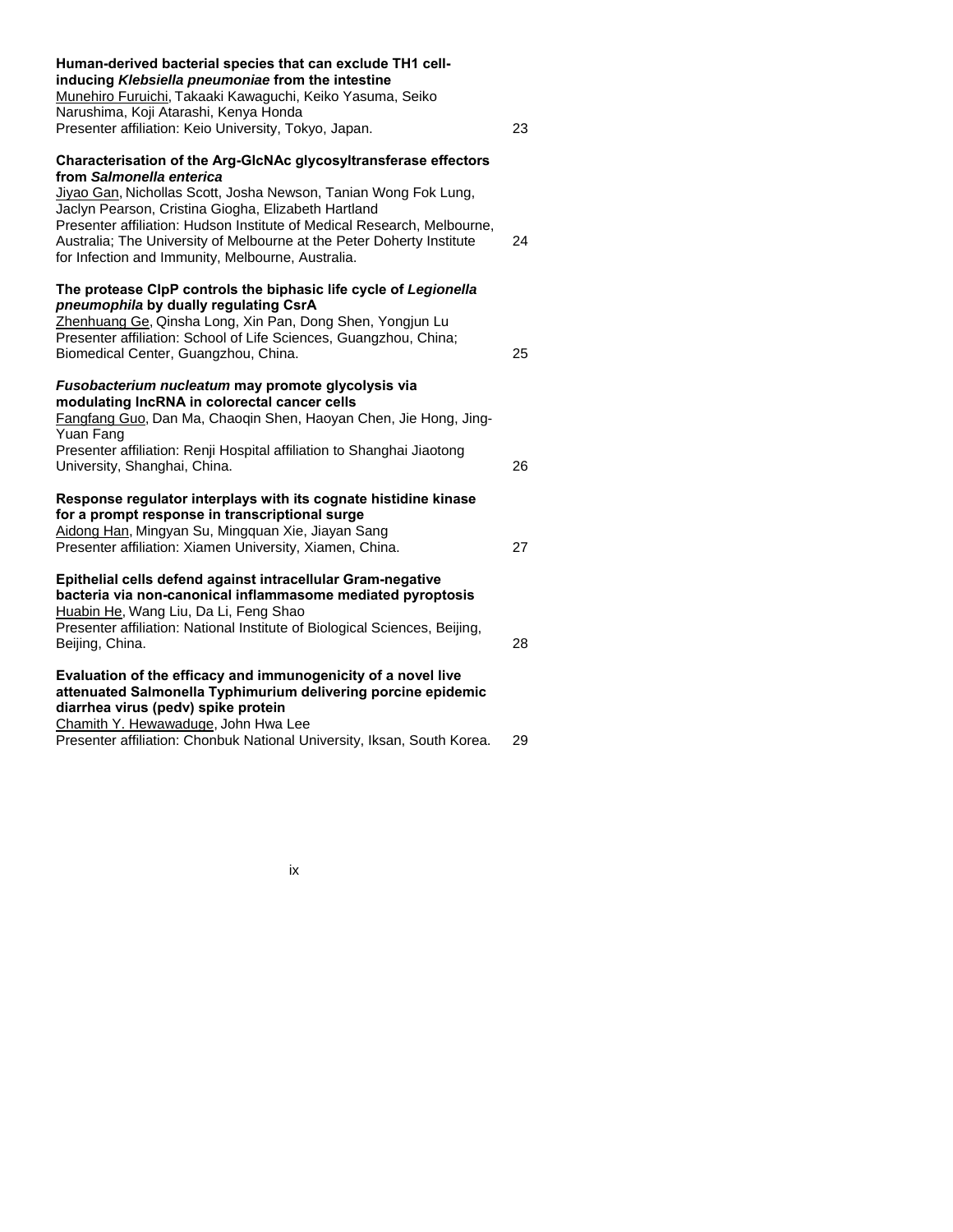| A census of RNA and protein complexes in a model Gram-<br>positive bacterium reveals exonuclease-mediated stabilization of<br>small RNAs in the competence regulon<br>Jens Hör, Silvia Di Giorgio, Geneviève Garriss, Lisa-Marie Hack,<br>Konrad U. Förstner, Birgitta Henriques-Normark, Jörg Vogel<br>Presenter affiliation: University of Würzburg, Würzburg, Germany. | 30 |
|---------------------------------------------------------------------------------------------------------------------------------------------------------------------------------------------------------------------------------------------------------------------------------------------------------------------------------------------------------------------------|----|
| Identification and characterization of Fusobacterium nucleatum<br>proteins associated with promoting oral squamous cell<br>carcinoma                                                                                                                                                                                                                                      |    |
| Wan-Hsin Hsueh, Jenn-Ren Hsiao, Cheng-Gang Wu, Hung-Ton That,<br>I-Hsiu Huang<br>Presenter affiliation: National Cheng Kung University, College of<br>Medicine, Tainan city, Taiwan.                                                                                                                                                                                      | 31 |
| A microbiota-derived bacteriocin targets the host to confer<br>diarrhea resistance in early-weaned piglets<br>Jun Hu, Libao Ma, Yangfan Nie, Wenyong Zheng, Xinkai Wang,<br>Chunlin Xie, Zilong Zheng, Zhichang Wang, Tao Yang, Min Shi, Lingli<br>Chen, Qiliang Hou, Yaorong Niu, Xiaofan Xu, Yuhua Zhu, Wei Hong,<br>Xianghua Yan                                       |    |
| Presenter affiliation: Huazhong Agricultural University, Wuhan, China.                                                                                                                                                                                                                                                                                                    | 32 |
| The primary transcriptome of Salmonella enteritidis P125109, a<br>pathogen responsible for food-borne disease worldwide<br>Wenqing Hu, Blanca Perez-Sepulveda, Jay Hinton<br>Presenter affiliation: University of Liverpool Institute of Integrative<br>Biology, Liverpool, United Kingdom.                                                                               | 33 |
| Characterization of a Lrp/AsnC family regulator in Clostridium                                                                                                                                                                                                                                                                                                            |    |
| difficile<br>I-Hsiu Huang, Kuan-Yu Chen, Jenn-Wei Chen<br>Presenter affiliation: College of Medicine, National Cheng Kung<br>University, Tainan, Taiwan.                                                                                                                                                                                                                  | 34 |
| DprA is essential for natural competence in Riemerella<br>anatipestifer and has a conserved evolutionary mechanism<br>Li Huang, Xiu Tian, Mafeng Liu, Mingshu Wang, Francis Biville,<br>Anchun Cheng                                                                                                                                                                      |    |
| Presenter affiliation: Sichuan Agricultural University, Chengdu, China;<br>College of Veterinary Medicine of Sichuan Agricultural University,<br>Chengdu, China.                                                                                                                                                                                                          | 35 |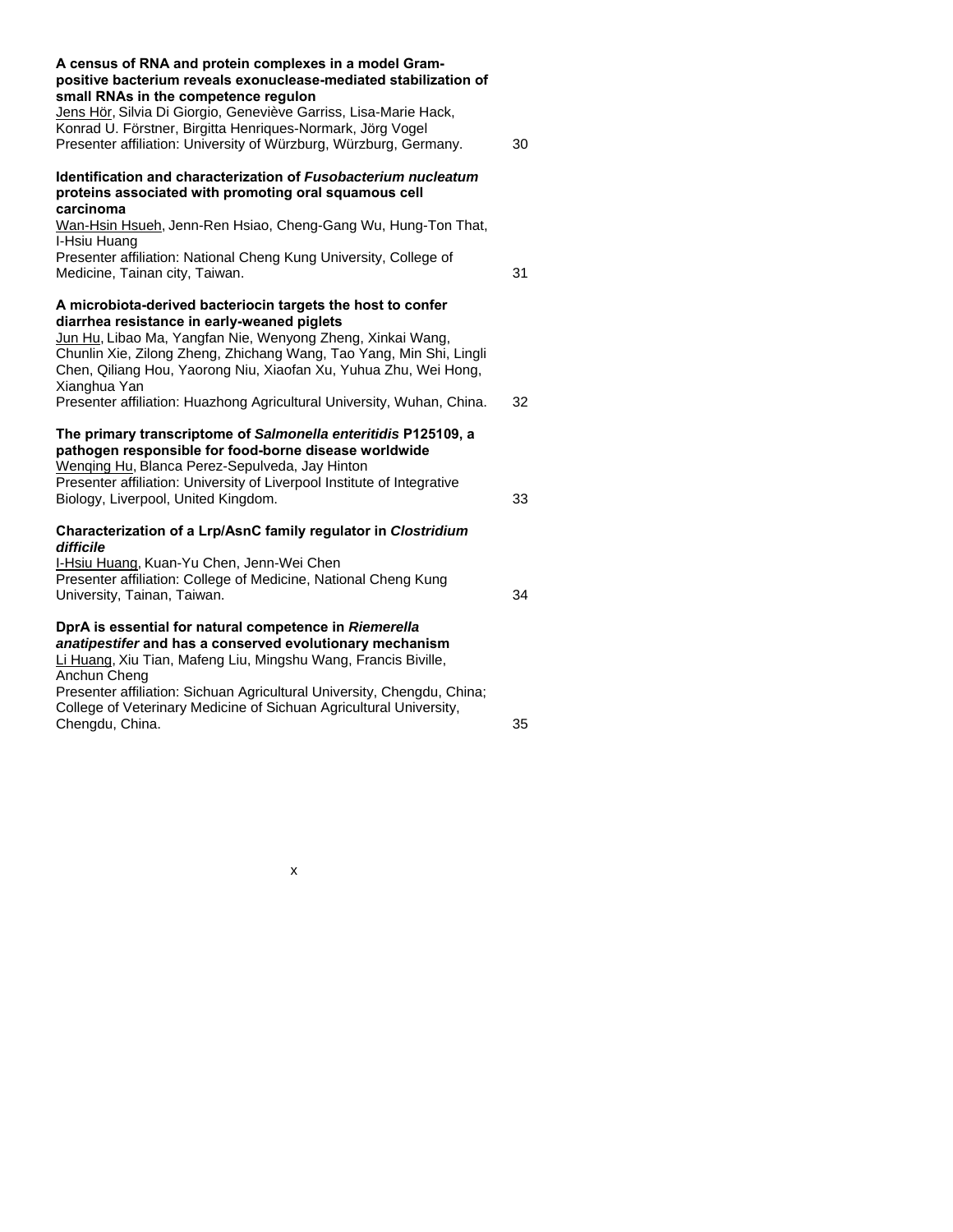| New perspectives on Galleria mellonella larvae as a host model<br>using Riemerella anatipestifer as a proof of concept<br>Mafeng Liu, Mi Huang, Xiu Tian, Francis Biville, Mingshu Wang,<br>Anchun Cheng                                                                                       |    |
|------------------------------------------------------------------------------------------------------------------------------------------------------------------------------------------------------------------------------------------------------------------------------------------------|----|
| Presenter affiliation: College of Veterinary Medicine of Sichuan<br>Agricultural University, Chengdu, China; Sichuan Agricultural<br>University, Chengdu, China.                                                                                                                               | 36 |
| DNA Inversions in the DNA Methyltransferase hsdS genes of<br>phylogenetically divergent bacteria<br>Xueting Huang, Chunhao Li, Jing-Ren Zhang                                                                                                                                                  |    |
| Presenter affiliation: Tsinghua University, Beijing, China.                                                                                                                                                                                                                                    | 37 |
| How guanylate-binding proteins are targeted by an Shigella E3<br>ligase and implications for their structural dynamics<br>Chenggong Ji, Shuo Du, Peng Li, Qinyu Zhu, Xiaoke Yang, Chunhong<br>Long, Jin Yu, Feng Shao, Junyu Xiao<br>Presenter affiliation: Peking University, Beijing, China. | 38 |
| Construction of a novel tetravalent dengue vaccine with<br>Salmonella Typhimurium bacterial ghost and evaluation of its<br>immunogenicity protection efficacy using a mouse model<br>Eunha Kim, JohnHwa Lee<br>Presenter affiliation: Chonbuk National University, Iksan, South Korea.         | 39 |
| The E3 ubiquitin ligase ubiquitylates and stabilizes GSDMD to<br>promote pyroptotic cell death<br>Wenqing Gao, Xuehe Liu, Yuanyuan Li, Jixi Li<br>Presenter affiliation: State Key Laboratory of Genetic Engineering,<br>School of Life Sciences, Shanghai, China.                             | 40 |
| Pathogen blocks host intracellular LPS receptor caspase-4/11<br>mediated immune defense by a novel post-translational<br>modification<br>Zilin Li, Wang Liu, Feng Shao<br>Presenter affiliation: National Institute of Biological Sciences, Beijing,<br>China.                                 | 41 |
| Age-dependent adaptive immune cells in the bladder drive<br>increased risk of uropathogenic E. coli infections<br>Marianne M. Ligon, Caihong Wang, Bisiayo E. Fashemi, Jerry L.<br>Lowder, Indira U. Mysorekar<br>Presenter affiliation: Washington University, St. Louis, Missouri.           | 42 |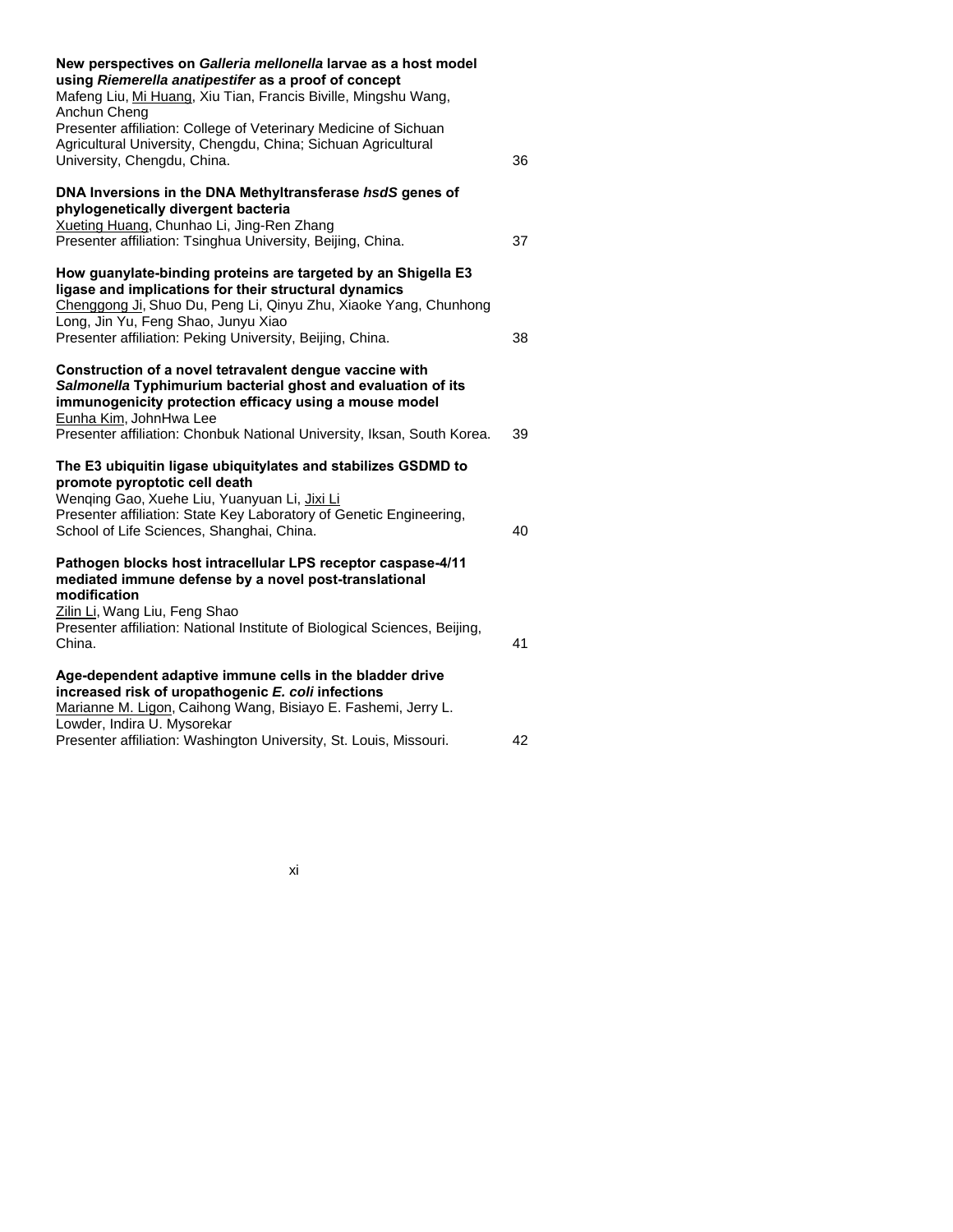| Development of a polyvalent mucosal vaccine against<br><b>Clostridium difficile infection</b>                                                                 |    |
|---------------------------------------------------------------------------------------------------------------------------------------------------------------|----|
| Kuan-Yu Lin, Yu-Shan Lin, Yu-Fon Chen, Pei-Jane Tsai, Jeng-Shiung<br>Jan, I-Hsiu Huang                                                                        |    |
| Presenter affiliation: National Cheng Kung University, Tainan City,<br>Taiwan.                                                                                | 43 |
| Chemoproteomic profiling reveals the mechanism of bile<br>resistance in bacteria                                                                              |    |
| Biwei Liu, Shentian Zhuang, Runze Tian, Xiaoguang Lei, Chu Wang<br>Presenter affiliation: PKU-Tsinghua Center for Life Sciences, Beijing,<br>China.           | 44 |
| Salmonella proteomic profiling during infection distinguishes the<br>intracellular environment of host cells                                                  |    |
| Zezhou Li, Yanhua Liu, Jiaqi Fu, Buyu Zhang, Sen Cheng, Mei Wu,<br>Zhen Wang, Jiezhang Jiang, Cheng Chang, Xiaoyun Liu                                        |    |
| Presenter affiliation: Peking University, Beijing, China.                                                                                                     | 45 |
| High-fat-diet-induced gut microbiota alteration modulates<br>progression of breast cancer                                                                     |    |
| Xiyuan Liu, Jiewen Chen, Junli Gong, Hai Hu, Erwei Song, Yongjun Lu<br>Presenter affiliation: Sun Yat-Sen University, Guangzhou, China.                       | 46 |
| Characterization of Vibrio vulnificus HmpA and its essential role<br>in survival against nitrosative stress                                                   |    |
| Eun Jung Na, Dukyun Kim, Sang Ho Choi<br>Presenter affiliation: National Research Laboratory of Molecular<br>Microbiology and Toxicology, Seoul, South Korea. | 47 |
| c-di-AMP enhances cellular immune response of BCG in IL-17 <sup>-/-</sup>                                                                                     |    |
| mice<br>Huanhuan Ning, Jian Kang, Lixin Shen, Yinlan Bai                                                                                                      |    |
| Presenter affiliation: Air Force Medical University, Xi'an, China;<br>Northwest University, Xi'an, China.                                                     | 48 |
| Developing a model to understand Helicobacter pylori-dependent<br>tissue changes during cancer progression                                                    |    |
| Valerie P. O'Brien, Christina K. Leverich, Jean S. Campbell, Robert H.<br>Pierce, Eunyoung Choi, James R. Goldenring, Nina R. Salama                          |    |
| Presenter affiliation: Fred Hutchinson Cancer Research Center,<br>Seattle, Washington.                                                                        | 49 |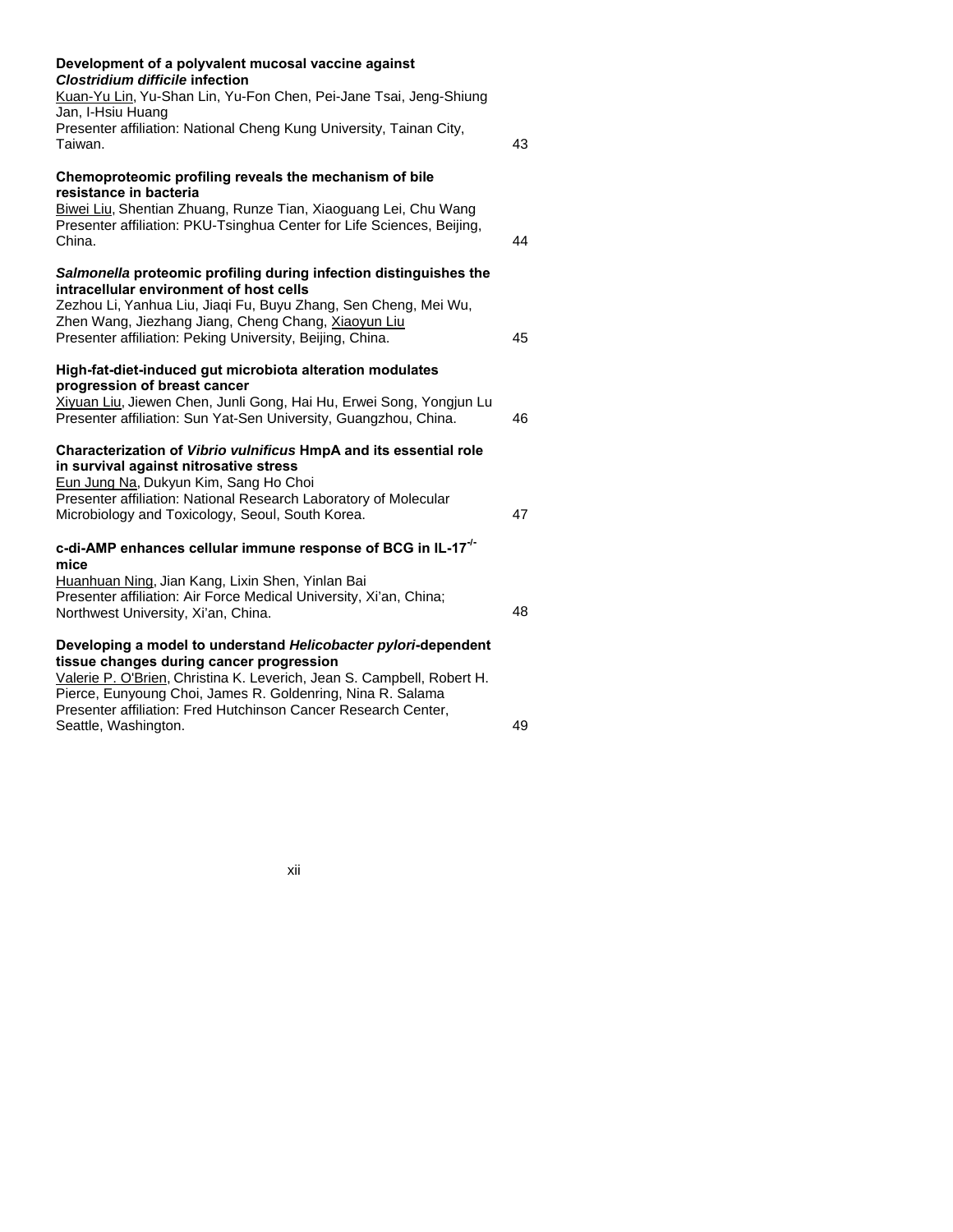| Microbiota suppresses the accumulation of intraepithelial ILC1 in<br>the intestine                                                                                                                                                                                                                                                |    |
|-----------------------------------------------------------------------------------------------------------------------------------------------------------------------------------------------------------------------------------------------------------------------------------------------------------------------------------|----|
| Yuki Okamura, Yuko Sato, Koji Atarashi, Kenya Honda<br>Presenter affiliation: Keio University School of Medicine, Tokyo, Japan.                                                                                                                                                                                                   | 50 |
| Gut microbiota changes associated with Candida infection in<br>C57BL/6 mice<br>Chien-Hsiung Pan                                                                                                                                                                                                                                   |    |
| Presenter affiliation: NHRI, Zhunan Town, Miaoli County, Taiwan.                                                                                                                                                                                                                                                                  | 51 |
| Development of recombinant vector vaccine for severe fever with<br>thrombocytopenia syndrome virus using an attenuated<br>Salmonella delivery system<br>Ji-young Park, John Hwa Lee                                                                                                                                               |    |
| Presenter affiliation: College of Veterinary Medicine, Iksan, South<br>Korea.                                                                                                                                                                                                                                                     | 52 |
| An attenuated Salmonella Typhimurium delivering Lawsonia<br>specific antigen induces humoral and mucosal immune<br>responses against Lawsonia intracellularis<br>Sungwoo Park, Johnhwa Lee                                                                                                                                        |    |
| Presenter affiliation: Chonbuk National University, Iksan, South Korea.                                                                                                                                                                                                                                                           | 53 |
| A global RNA map of the emerging cancer-associated bacterium<br><b>Fusobacterium nucleatum</b><br>Falk Ponath, Caroline Tawk, Franziska Faber, Jörg Vogel                                                                                                                                                                         |    |
| Presenter affiliation: Helmholtz Institute for RNA-based Infection<br>Research (HIRI), Würzburg, Germany.                                                                                                                                                                                                                         | 54 |
| Robust endo-lysosomal rewiring in M. tuberculosis-infected<br>macrophages defines the infected cell population<br>Kuldeep Sachdeva, Manisha Goel, Malvika Sudhakar, Karthik Raman,<br>Mansi Mehta, Amit Singh, Varadharajan Sundaramurthy<br>Presenter affiliation: National Centre for Biological Sciences,<br>Bangalore, India. | 55 |
| Salmonella gallinarum delivering M2eCD40L in protein and DNA<br>formats acts as a bivalent vaccine against fowl typhoid and H9N2                                                                                                                                                                                                  |    |
| infection in chickens<br>Amal Senevirathne, Chamith Hewawaduge, Sung woo Park, John Hwa                                                                                                                                                                                                                                           |    |

Lee

Presenter affiliation: Chonbuk National University, Iksan, South Korea. 56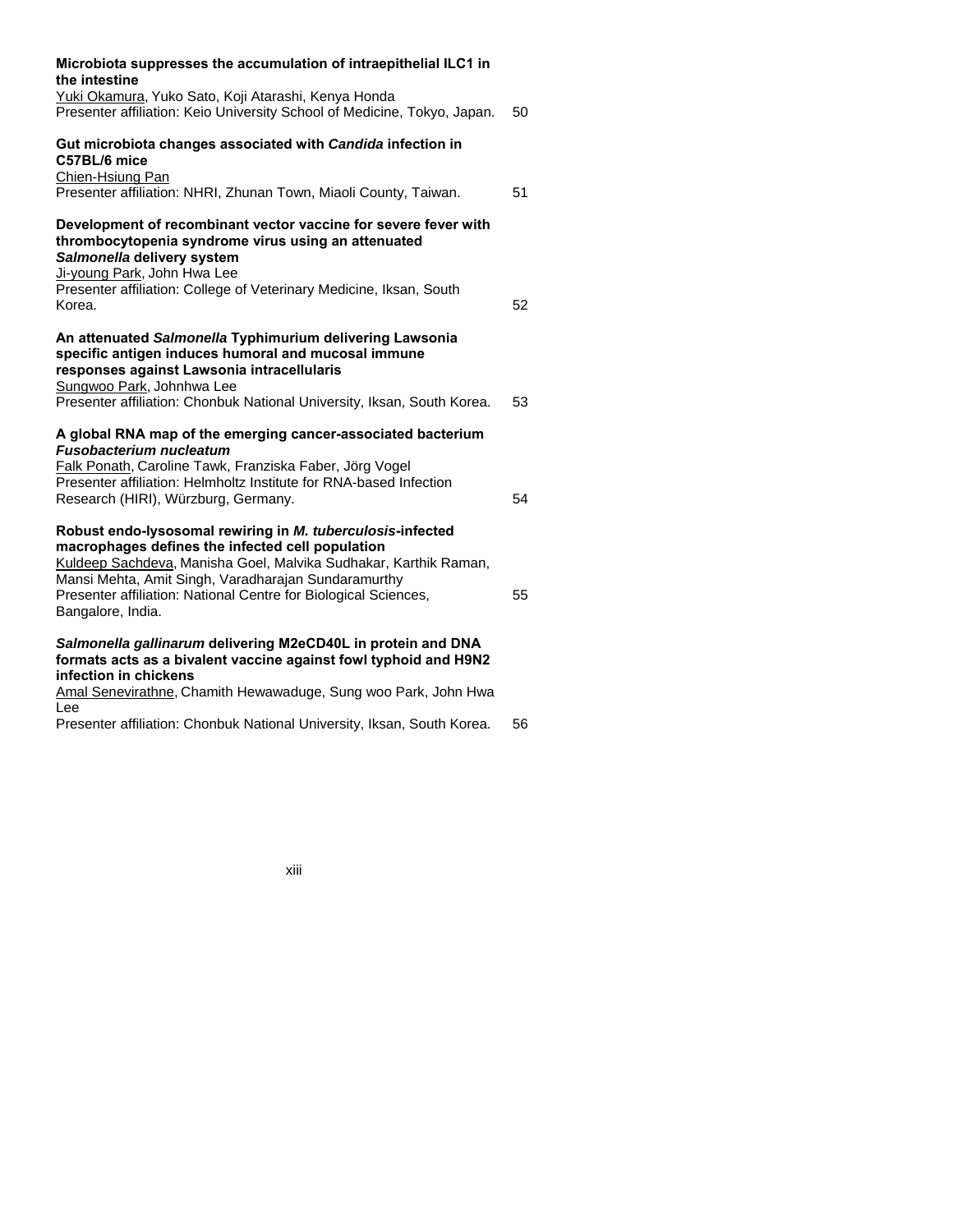| Immune therapy delivered by attenuated rough Salmonella<br>Typhimurium (ΔlonΔcpxRΔrfaLΔasd) expressing and secreting<br>human SLURP-1, an anti-proliferative protein, synergistically<br>inhibited CT26 tumor progression in BALB/c mice<br>Amal N. Senevirathne, John H. Lee                                                    |    |
|----------------------------------------------------------------------------------------------------------------------------------------------------------------------------------------------------------------------------------------------------------------------------------------------------------------------------------|----|
| Presenter affiliation: Chonbuk National University, Iksan, South Korea.                                                                                                                                                                                                                                                          | 57 |
| GSDMD-mediated pyroptosis controls anti-bacterial defense and<br>lethal effects of inflammasome activation<br>Xuyan Shi, Yue Zhao, Jianjin Shi, Fengchao Wang, Feng Shao<br>Presenter affiliation: The National Institute of Biological Sciences,<br>Beijing, China.                                                             | 58 |
| Side effects of transformation help understand important<br>pathophysiology or pathogenesis of obligate intracellular bacteria<br>Lihua Song                                                                                                                                                                                     |    |
| Presenter affiliation: Beijing University of Chemical Technology,<br>Beijing, China.                                                                                                                                                                                                                                             | 59 |
| Novel chimeric protein vaccines against Clostridium difficile<br>infection                                                                                                                                                                                                                                                       |    |
| Shaohui Wang, Yuanguo Wang, Ying Cai, Ciaran P. Kelly, Xingmin<br><u>Sun</u>                                                                                                                                                                                                                                                     |    |
| Presenter affiliation: University of South Florida, Tampa, Florida.                                                                                                                                                                                                                                                              | 60 |
| TPL2 is a key regulator of intestinal inflammation in C. difficile<br>infection                                                                                                                                                                                                                                                  |    |
| Yuanguo Wang, Shaohui Wang, Ciaran P. Kelly, Hanping Feng,<br>Andrew Greenberg, Xingmin Sun                                                                                                                                                                                                                                      |    |
| Presenter affiliation: University of South Florida, Tampa, Florida.                                                                                                                                                                                                                                                              | 61 |
| Development of a markerless gene deletion strategy and use it to<br>characterize B739 1068 as a TonB dependent heme transporter in<br><b>Riemerella anatipestifer CH-1</b><br>Mafeng Liu, Xiu Tian, Anchun Cheng<br>Presenter affiliation: College of Veterinary Medicine of Sichuan<br>Agricultural University, Chengdu, China. | 62 |
| A LysR-type transcriptional regulator impacts multiple<br>phenotypes in Acinetobacter baumannii                                                                                                                                                                                                                                  |    |
| Aimee R. Paulk Tierney, Philip N. Rather<br>Presenter affiliation: Emory University, Atlanta, Georgia.                                                                                                                                                                                                                           | 63 |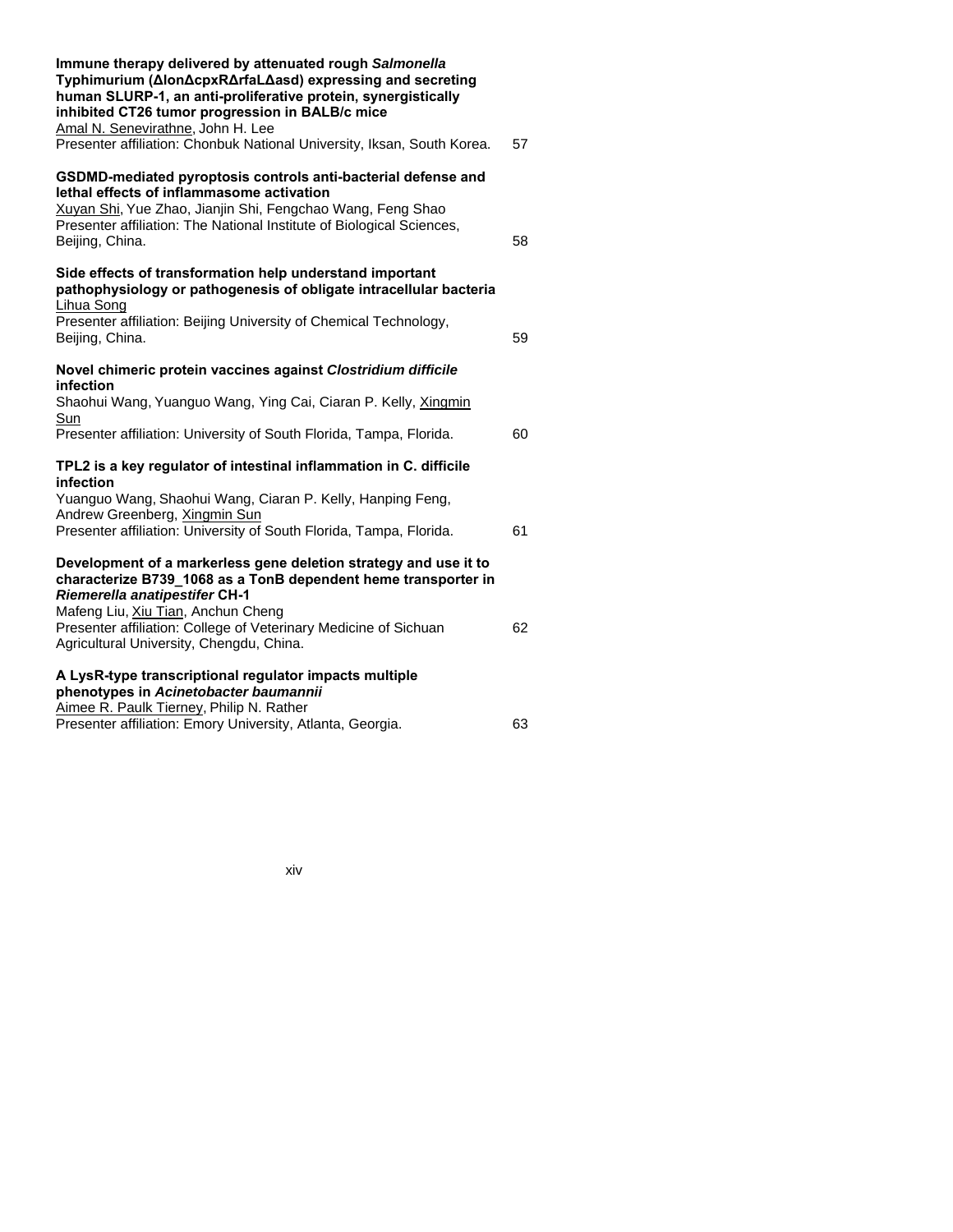| Deposition of host proteins on medical devices provide a bed for<br>staphylococcal biofilms<br>Jennifer N. Walker, Ana L. Flores-Mireles, Chloe L. Pinkner, Michael<br>G. Caparon, Scott J. Hultgren                                                                       |    |
|----------------------------------------------------------------------------------------------------------------------------------------------------------------------------------------------------------------------------------------------------------------------------|----|
| Presenter affiliation: Washington University School of Medicine, St.<br>Louis, Missouri.                                                                                                                                                                                   | 64 |
| Characterization of the microbiota among infants who were in<br>utero exposed to Hurricane Maria in Puerto Rico<br>Nicolas Rosario Matos, David de Ángel Solá, Midnela Acevedo Flores,<br>Leyao Wang<br>Presenter affiliation: Washington University, St. Louis, Missouri. | 65 |
| Prophage-encoded toxin/antitoxin system controls lytic<br>conversion of prophage in Pseudomonas aeruginosa<br>Xiaoxue Wang, Yangmei Li<br>Presenter affiliation: Chinese Academy of Sciences, Guangzhou,                                                                   |    |
| China.                                                                                                                                                                                                                                                                     | 66 |
| Regulation of the small GTPase Rab1 function by a bacterial<br>glucosyltransferase                                                                                                                                                                                         |    |
| Zhen Wang, Alix McCloskey, Sen Cheng, Mei Wu, Chenyu Xue,<br>Zhengyou Yu, Jiaqi Fu, Yanhua Liu, Zhao-Qing Luo, Xiaoyun Liu<br>Presenter affiliation: Peking University, Beijing, China.                                                                                    | 67 |
| Single-cell analysis of toxin-antitoxin system<br>Lina Wu, Miaomiao Zhang, Yiyi Song, Xinyi Hong, Yuting Zhang,<br>Xiaomei Yan                                                                                                                                             |    |
| Presenter affiliation: Xiamen University, Xiamen, China.                                                                                                                                                                                                                   | 68 |
| Motility is required for Salmonella to colonize and kill tumor cells<br>in a 3D tumor aggregate model<br>Lisheng Xu, Giulia Adriani, Roger D. Kamm, Linda J. Kenney                                                                                                        |    |
| Presenter affiliation: Mechanobiology Institute, Singapore.                                                                                                                                                                                                                | 69 |
| A Salmonella effector reveals the V-ATPase-ATG16L1 axis that<br>initiates bacterial autophagy                                                                                                                                                                              |    |
| Yue Xu, Ping Zhou, Sen Cheng, Jingjin Ding, Feng Shao<br>Presenter affiliation: National Institute of Biological sciences, Beijing,<br>China.                                                                                                                              | 70 |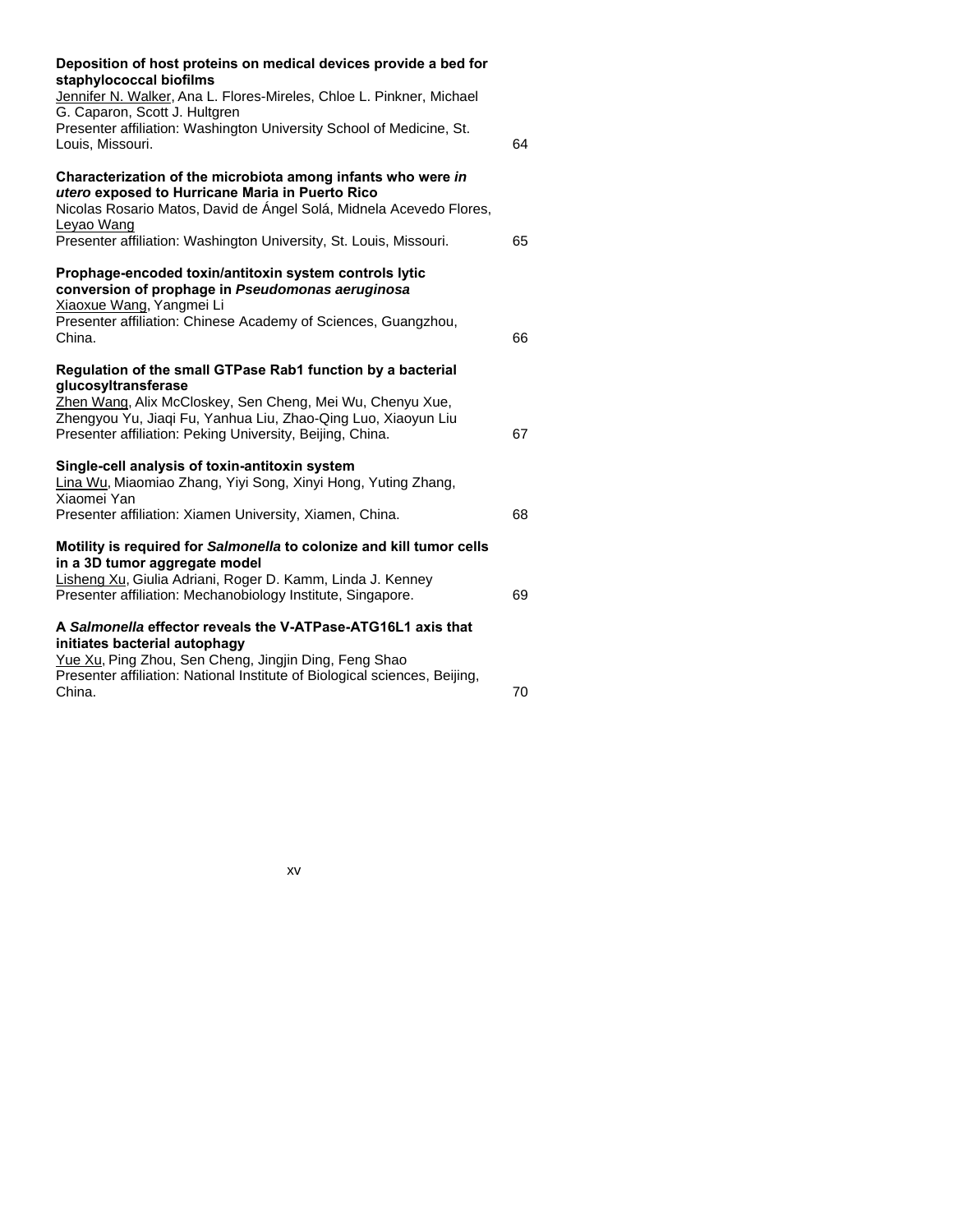| Uncoupled hyper-activation of Pqs quorum sensing system<br>modulates the interplay of virulence and resistance in a<br>multidrug-resistant clinical Pseudomonas aeruginosa isolate<br>Huiluo Cao, Tingying Xia, Yanran Li, Zeling Xu, Salim Bougouffa, Yat<br>Kei Lo, Vladimir B. Bajic, Haiwei Luo, Patrick C.Y. Woo, Aixin Yan<br>Presenter affiliation: The University of Hong Kong, Hong Kong SAR,<br>China. | 71 |
|------------------------------------------------------------------------------------------------------------------------------------------------------------------------------------------------------------------------------------------------------------------------------------------------------------------------------------------------------------------------------------------------------------------|----|
|                                                                                                                                                                                                                                                                                                                                                                                                                  |    |
| A long-term within-patient colonization fitness of carbapenemase-<br>resistant Klebsiella pneumoniae strains<br>Zhiqiang Yang, Rong Zhang, Qiaoling Sun, Shang Chen, Shaolin<br>Wang, Zhangqi Shen, Shuangyang Ding, Kui Zhu<br>Presenter affiliation: China Agricultural University, Beijing, China.                                                                                                            | 72 |
| Regulation mechanism of response regulator EsrB in<br>Edwardsiella piscicida                                                                                                                                                                                                                                                                                                                                     |    |
| Kaiyu Yin, Qiyao Wang<br>Presenter affiliation: East China University of Science and Technology,<br>Shanghai, China.                                                                                                                                                                                                                                                                                             | 73 |
| A mucosal infection rewires TNF-alpha signaling dynamics to                                                                                                                                                                                                                                                                                                                                                      |    |
| skew susceptibility to recurrence<br>Lu Yu, Valerie P. O'Brien, Denise Dorsey, Elisha D. Roberson,<br>Jonathan Livny, Nirmalya Bandyopadhyay, Marco Colonna, Michael G.<br>Caparon, Scott J. Hultgren, Thomas J. Hannan<br>Presenter affiliation: Washington University School of Medicine, St.<br>Louis, Missouri.                                                                                              | 74 |
| Allelic variations in Salmonella colonization factors contribute to<br>host-specific binding and enrichment of antimicrobial resistance<br>genes                                                                                                                                                                                                                                                                 |    |
| Hang Pan, Xiao Zhou, Xianqi Peng, Shelley Rankin, Min Yue<br>Presenter affiliation: Zhejiang University College of Animal Sciences,<br>Hangzhou, China.                                                                                                                                                                                                                                                          | 75 |
| Identification of capsule-independent virulence factors in<br>Streptococcus pneumoniae                                                                                                                                                                                                                                                                                                                           |    |
| Yuna Zeng, Fangfang Jiao, Haoran An, Jing-Ren Zhang<br>Presenter affiliation: Tsinghua University, BeiJing, China.                                                                                                                                                                                                                                                                                               | 76 |
| The AI-2/luxS quorum sensing system affects the growth<br>characteristics, biofilm formation and virulence of Haemophilus<br>parasuis                                                                                                                                                                                                                                                                            |    |
| Bingzhou Zhang, Changshen Jiang, Yaofang Hu, Qigai He<br>Presenter affiliation: College of Veterinary Medicine, Wuhan, China.                                                                                                                                                                                                                                                                                    | 77 |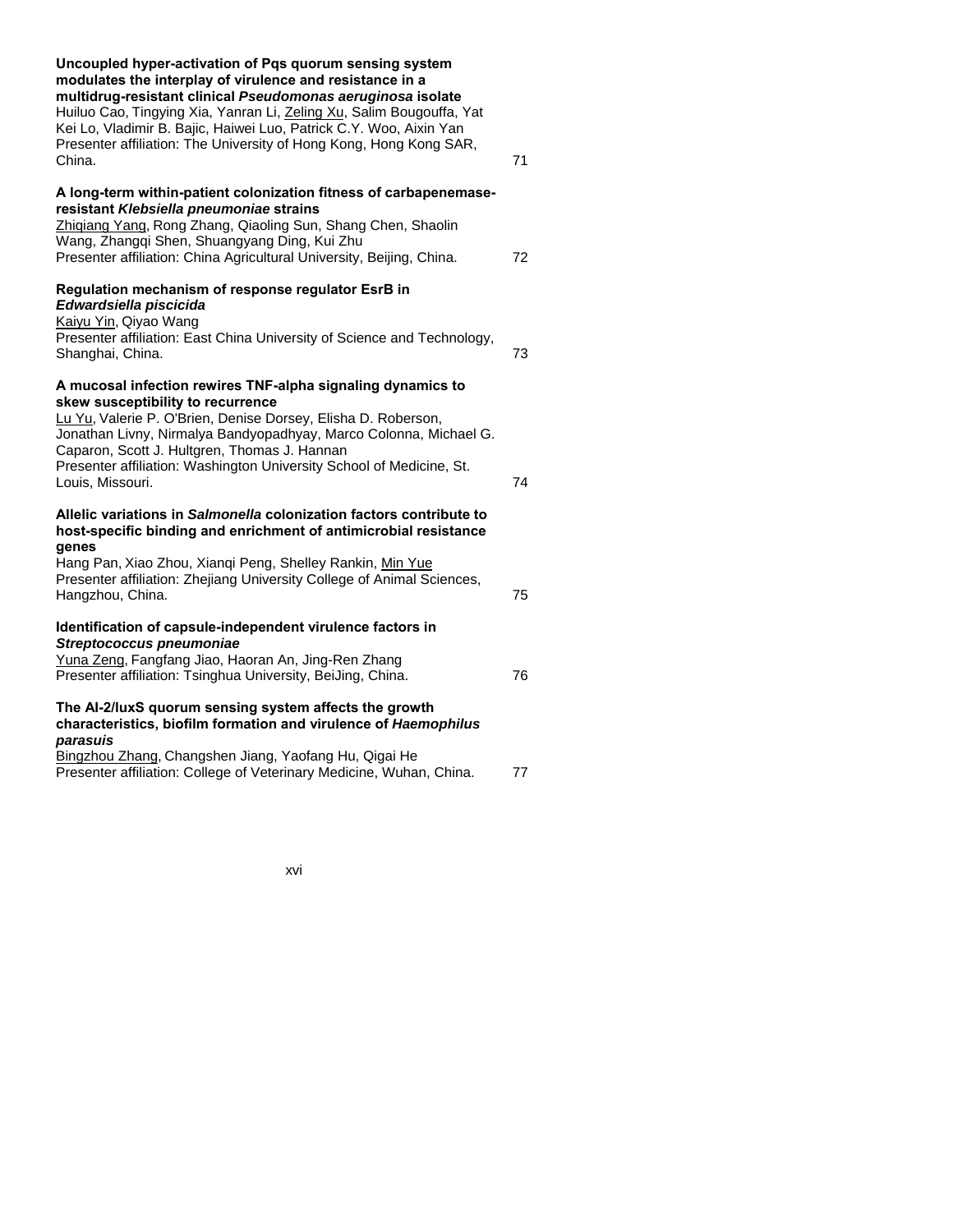| The ubiquitin ligase Trim27 suppresses the intracellular survival<br>of Mycobacterium tuberculosis in mice<br>Jing Wang, Dongdong Zhao, Zehui Lei, Cui Hua Liu<br>Presenter affiliation: Institute of Microbiology, Beijing, China; Savaid<br>Medical School, Beijing, China.                                                                        | 78 |
|------------------------------------------------------------------------------------------------------------------------------------------------------------------------------------------------------------------------------------------------------------------------------------------------------------------------------------------------------|----|
| De Novo synthesis, structural assignment and biological<br>evaluation of pseudopaline, a metallophore by Pseudomonas<br>aeruginosa<br>Tianhu Zhao, Jian Zhang, Rongwen Yang, Xiaoguang Lei<br>Presenter affiliation: Peking University, Beijing, China.                                                                                              | 79 |
| The LPS outer core of Pasteurella multocida has a significant role<br>in bacterial resistance to environmental stresses and virulence in<br>ducks                                                                                                                                                                                                    |    |
| Xinxin Zhao, Sheng Liang, Dekang Zhu, Mafeng Liu, Mingshu Wang,<br>Renyong Jia, Shun Chen, Qiao Yang, Ying Wu, Anchun Cheng<br>Presenter affiliation: Sichuan Agricultural University, Chengdu, China.                                                                                                                                               | 80 |
| Alarmone Ap4A is elevated by aminoglycoside antibiotics and<br>enhances their bactericidal activity<br>Xia Ji, Jun Zheng<br>Presenter affiliation: University of Macau, Macau.                                                                                                                                                                       | 81 |
| Genome-wide CRISPR/Cas9 library screening identifies host<br>factors required for influenza virus infection<br>Ao Zhou, Hannes Ponstingl, Allan Bradley<br>Presenter affiliation: Southwest Medical University, Luzhou, China;<br>Wellcome Trust Sanger Institute, Cambridge, United Kingdom;<br>University of Cambridge, Cambridge, United Kingdom. | 82 |
| Alpha-kinase 1 is a cytosolic innate immune receptor for bacterial<br><b>ADP-Heptose</b><br>Ping Zhou, Yang She, Na Dong, Peng Li, Huabin He, Alessio Borio,<br>Qingcui Wu, Shan Lu, Xiaojun Ding, Yong Cao, Yue Xu, Wenqing<br>Gao, Mengqiu Dong, Jingjin Ding, Da-Cheng Wang, Alla Zamyatina,<br>Feng Shao                                         |    |
| Presenter affiliation: National Institute of Biological Sciences, Beijing,<br>China.                                                                                                                                                                                                                                                                 | 83 |
| A novel quorum-sensing controlled type I effector of<br>Pseudomonas aeruginosa, TesG, suppresses host immune<br>response during chronic infection<br>Kelei Zhao, Jing Li, Xiuyue Zhang, Xikun Zhou                                                                                                                                                   |    |
| Presenter affiliation: Sichuan University, Chengdu, China.                                                                                                                                                                                                                                                                                           | 84 |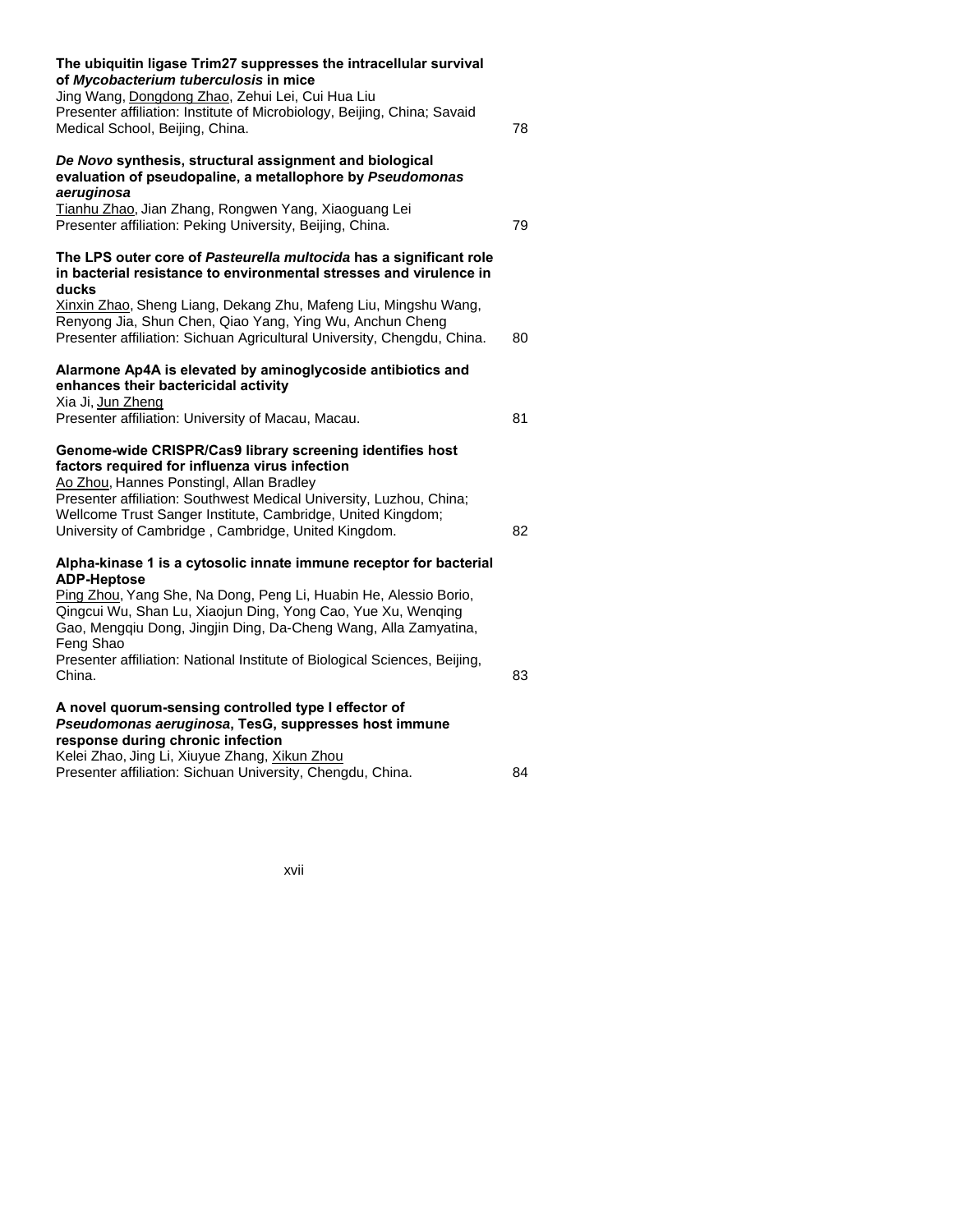### **Genetic dissection of the regulation of succinate utilization by**  *Salmonella* **Typhimurium**

Xiaojun Zhu, Nicolas Wenner, Jay Hinton Presenter affiliation: Institute of Integrative Biology, Liverpool, United Kingdom. 85

TUESDAY, April 9—4:30 PM

# **Chinese Tea and Beer Tasting**

# TUESDAY, April 9—7:00 PM

| <b>SESSION 4</b>                                        | GASTROINESTINAL COLONIZATION AND THE<br><b>MICROBIOME</b>                                                                                                                                                                                                                    |    |
|---------------------------------------------------------|------------------------------------------------------------------------------------------------------------------------------------------------------------------------------------------------------------------------------------------------------------------------------|----|
| <b>Chairperson:</b>                                     | <b>Neal Alto, University of Texas Southwestern Medical</b><br>Center, Dallas, Texas, USA                                                                                                                                                                                     |    |
| Kenya Honda [20'+10']<br>RIKEN, Yokohama, Japan.        | Gut microbiota-targeted therapeutic strategy<br>Presenter affiliation: Keio University School of Medicine, Tokyo, Japan;                                                                                                                                                     | 86 |
| and impairs intestinal repair<br>Dena Lyras $[20'+10']$ | Clostridium difficile infection induces colonic stem cell damage<br>Presenter affiliation: Biomedicine Discovery Institute, Infection and<br>Immunity Program, Monash University, Melbourne, Australia.                                                                      | 87 |
| gnotobiotic animals<br>Jeffrey I. Gordon [10'+5']       | Modeling succession of the human infant gut microbiota in<br>Lihui Feng, Jiye Cheng, Dmitry A. Rodionov, Andrei L. Osterman,<br>Presenter affiliation: Washington University School of Medicine, St.<br>Louis, Missouri; Current address: Fudan University, Shanghai, China. | 88 |
|                                                         | A novel bacteriophage lysin-human defensin fusion protein is<br>effective in treatment of Clostridioides difficile infection in mice<br>Zhong Peng, Shaohui Wang, Mussie Gide, Duolong Zhu, Chunhui Li,<br>Jianfeng Cai, Xingmin Sun [10'+5']                                |    |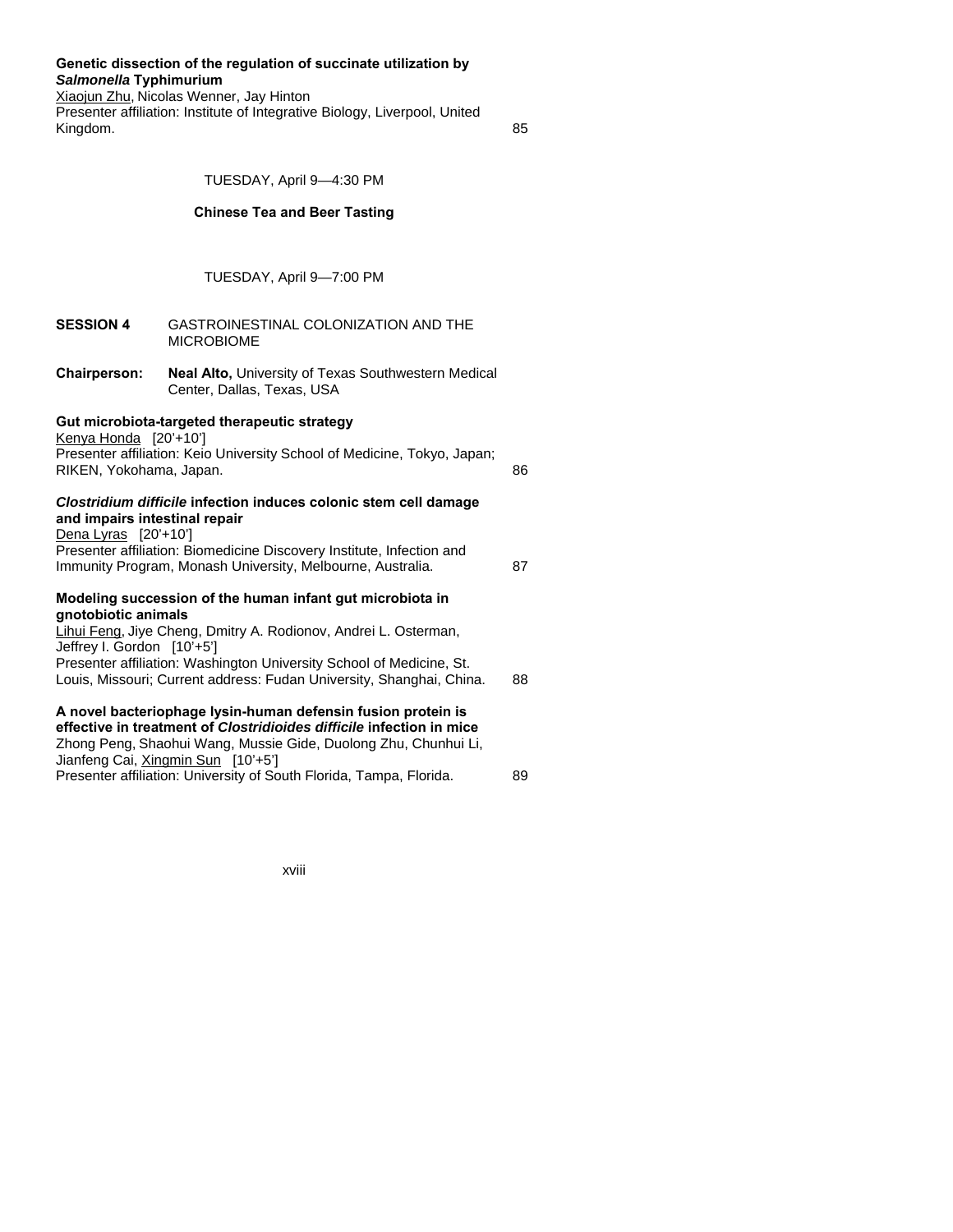| Wei Wang [10'+5']<br>Medicine, Shanghai, China. | Assessing the viability of transplanted gut microbiota by<br>sequential D-amino acid-based metabolic probe labeling (STAMP)<br>Presenter affiliation: Shanghai Jiao Tong University School of                                                                                                                                                                | 90 |
|-------------------------------------------------|--------------------------------------------------------------------------------------------------------------------------------------------------------------------------------------------------------------------------------------------------------------------------------------------------------------------------------------------------------------|----|
| $[10'+5']$                                      | Microbiome-targeted natural maternal antibodies protect<br>neonates from enteric infection<br>Wen Zheng, Wenjing Zhao, John J. Mekalanos, Dennis L. Kasper                                                                                                                                                                                                   |    |
|                                                 | Presenter affiliation: Sun Yat-Sen University, Guangzhou, China.                                                                                                                                                                                                                                                                                             | 91 |
|                                                 | WEDNESDAY, April 10-9:00 AM                                                                                                                                                                                                                                                                                                                                  |    |
| <b>SESSION 5</b>                                | HOST-PATHOGEN INTERFACE AND NEW<br><b>TECHNOLOGIES</b>                                                                                                                                                                                                                                                                                                       |    |
| <b>Chairperson:</b>                             | Nina Salama, Fred Hutchinson Cancer Research Center,<br>Seattle, Washington, USA                                                                                                                                                                                                                                                                             |    |
|                                                 | <b>Pneumococcal interactions with the host</b>                                                                                                                                                                                                                                                                                                               |    |
|                                                 | Birgitta Henriques-Normark [20'+10']                                                                                                                                                                                                                                                                                                                         |    |
|                                                 | Presenter affiliation: Karolinska Institutet, Stockholm, Sweden.                                                                                                                                                                                                                                                                                             | 92 |
| approaches                                      | Probing the Salmonella-host interface with high-throughput                                                                                                                                                                                                                                                                                                   |    |
| Athanasios Typas [20'+10']                      | Presenter affiliation: EMBL, Heidelberg, Germany.                                                                                                                                                                                                                                                                                                            | 93 |
| Galveson, Texas.                                | A new role for host annexin A2 in establishing bacterial adhesion<br>to vascular endothelial cell-Lines of evidence from in vivo study<br>and micro force spectroscopy<br>Xi He, Qing Chang, Weiwei Zhang, Dejun Gong, Yixuan Zhou, Angelo<br>Gaitas, Fanglin Lu, Bin Gong [10'+5']<br>Presenter affiliation: University of Texas Medical Branch, Galveston, | 94 |
| Hongbo Pang [10'+5']                            | Peptide-guided drug delivery to achieve tissue-specific<br>modulation of macrophage function and infection<br>Presenter affiliation: University of Minnesota, Minneapolis, Minnesota;<br>Sanford Burnham Prebys Medical Discovery Institute, La Jolla,                                                                                                       |    |
| California.                                     |                                                                                                                                                                                                                                                                                                                                                              | 95 |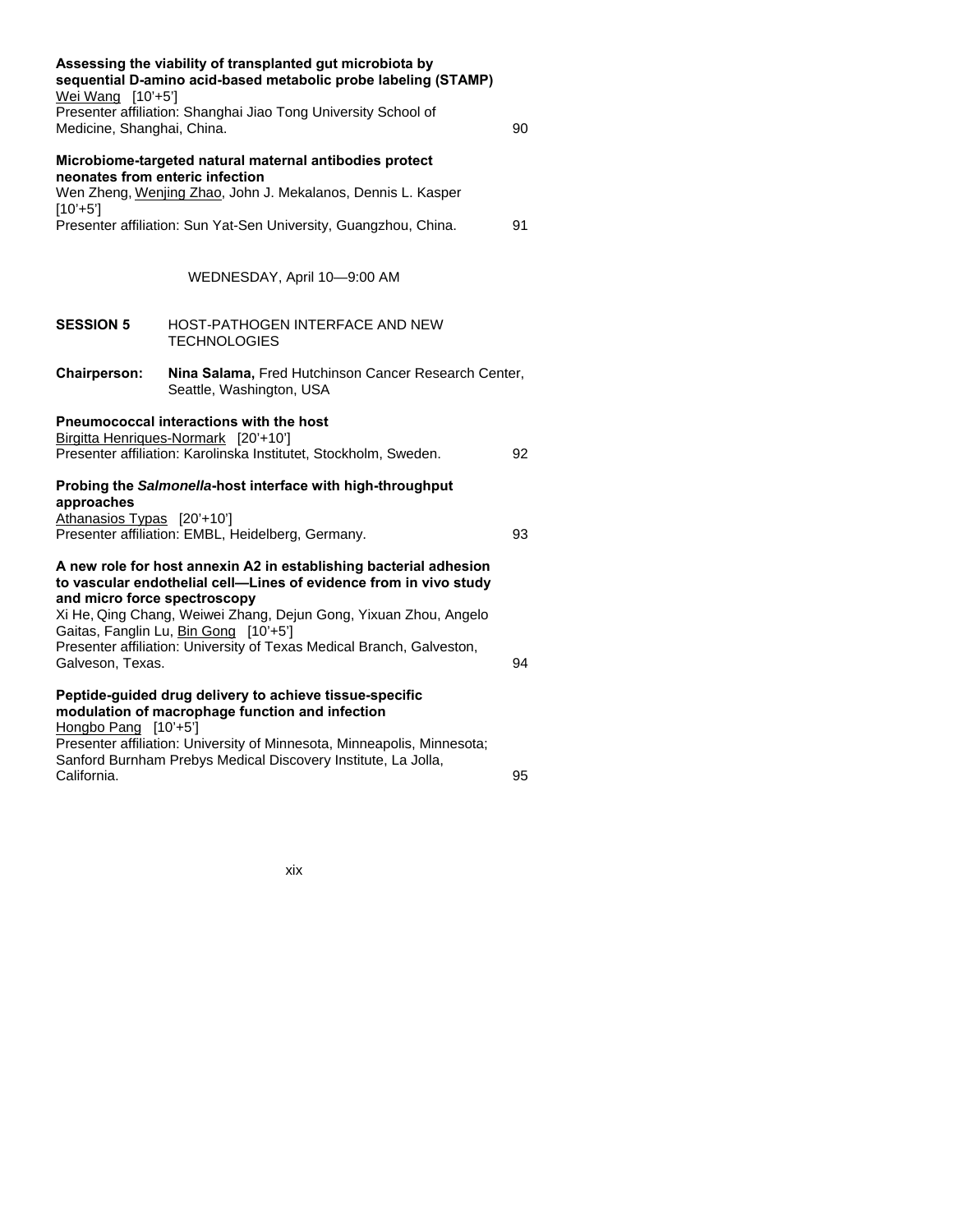| <b>SESSION 6</b>                                                                                                                                                                                                                                                             | HOST RESPONSE TO BACTERIAL INFECTION I                                                                                                                                                                                                                                                                                                              |    |
|------------------------------------------------------------------------------------------------------------------------------------------------------------------------------------------------------------------------------------------------------------------------------|-----------------------------------------------------------------------------------------------------------------------------------------------------------------------------------------------------------------------------------------------------------------------------------------------------------------------------------------------------|----|
| <b>Chairperson:</b>                                                                                                                                                                                                                                                          | <b>Zhao-Qing Luo, Purdue University, West Lafayette,</b><br>Indiana, USA                                                                                                                                                                                                                                                                            |    |
| Anne O'Garra [20'+10']                                                                                                                                                                                                                                                       | Transcriptomics demonstrate type I interferons contribute to<br>pathogenesis in tuberculosis and block protective responses to<br>Mycobacterium tuberculosis and other bacteria<br>Presenter affiliation: The Francis Crick Institute, London, United<br>Kingdom; Imperial College, London, United Kingdom.                                         | 96 |
| Ryan Russell [10'+5']                                                                                                                                                                                                                                                        | Pathogen-induced signaling to the autophagy enzymes-<br><b>Implications for Crohn's disease</b><br>Presenter affiliation: University of Ottawa, Ottawa, Canada.                                                                                                                                                                                     | 97 |
|                                                                                                                                                                                                                                                                              | Quality control of membrane-bound heteromeric respiratory<br>complexes by rhomboid proteolysis<br>Guangyu Liu, Steven E. Beaton, Adam G. Grieve, Rhiannon M. Evans,<br>Miranda Rogers, Fraser A. Armstrong, Matthew Freeman, Rachel M.<br>Exley, Christoph M. Tang [10'+5']<br>Presenter affiliation: University of Oxford, Oxford, United Kingdom. | 98 |
| Molecular crosstalk between redox stress and autophagy<br>regulates urothelial defense responses to uropathogenic<br>Escherichia coli infection<br>Indira U. Mysorekar [20'+10']<br>Presenter affiliation: Washington University School of Medicine, St.<br>Louis, Missouri. |                                                                                                                                                                                                                                                                                                                                                     | 99 |
|                                                                                                                                                                                                                                                                              |                                                                                                                                                                                                                                                                                                                                                     |    |

WEDNESDAY, April 10—1:30 PM

# **Visit to Old Suzhou**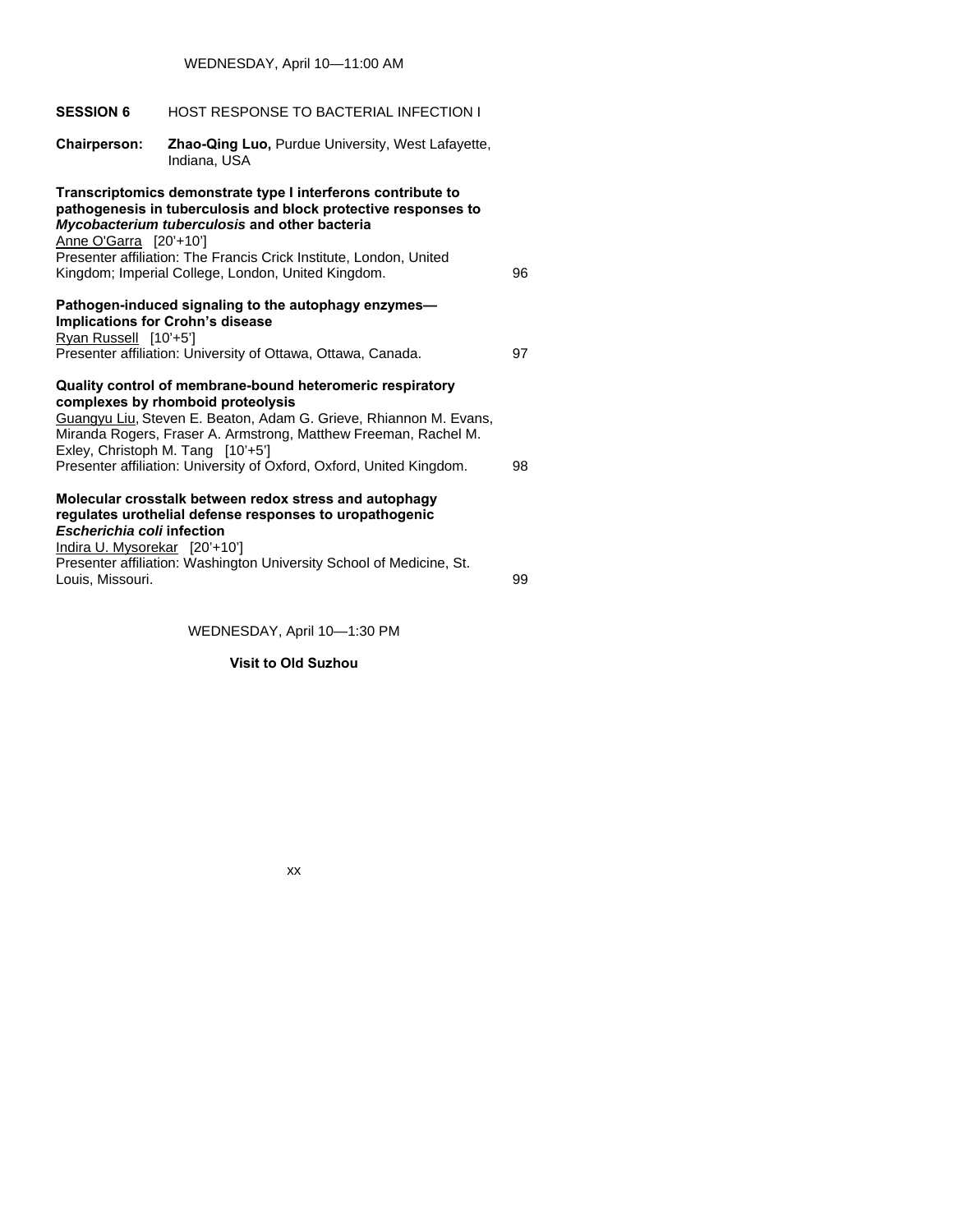|                           | WEDNESDAY, April 10-7:00 PM                                                                                                                                                                                                                                                                                    |     |
|---------------------------|----------------------------------------------------------------------------------------------------------------------------------------------------------------------------------------------------------------------------------------------------------------------------------------------------------------|-----|
| <b>SESSION 7</b>          | ANTIBIOTIC RESISTANCE AND NOVEL ANTI-<br><b>INFECTIVES</b>                                                                                                                                                                                                                                                     |     |
| <b>Chairperson:</b>       | Samuel Miller, University of Washington, Seattle,<br>Washington, USA                                                                                                                                                                                                                                           |     |
|                           | Action and mechanism for MCR polymyxin resistance                                                                                                                                                                                                                                                              |     |
| Youjun Feng [20'+10']     | Presenter affiliation: Zhejiang University, Zhangzhou, China.                                                                                                                                                                                                                                                  | 100 |
| Fan Bai [10'+5']          | ATP-dependent dynamic protein aggregation regulates bacterial<br>dormancy depth critical for antibiotic tolerance                                                                                                                                                                                              |     |
|                           | Presenter affiliation: Peking University, Beijing, China.                                                                                                                                                                                                                                                      | 101 |
| $[10'+5']$                | Development of new antibiotics to treat tuberculosis<br>Bing Zhang, Jun Li, Xiaolin Yang, Lijie Wu, Jia Zhang, Yang Yang, Yao<br>Zhao, Lu Zhang, Xiuna Yang, Xiaobao Yang, Xi Cheng, Zhijie Liu,<br>Biao Jiang, Hualiang Jiang, Luke W. Guddat, Haitao Yang, Zihe Rao                                          |     |
| Studies, Shanghai, China. | Presenter affiliation: Shanghai Institute for Advanced Immunochemical                                                                                                                                                                                                                                          | 102 |
| Sciences, Wuhan, China.   | Designing of chimeric lysins as non-traditional therapeutics<br>against Streptococcal infections<br>Hang Yang, Yujing Gong, Dehua Luo, Xiaohong Li, Irina Etobayeva,<br>Jingjing Xu, Daniel C. Nelson, Jin He, Hongping Wei [10'+5']<br>Presenter affiliation: Wuhan Institute of Virology, Chinese Academy of | 103 |
| $[10'+5']$<br>China.      | Native CRISPR-Cas mediated genome editing facilitates the<br>treatment of clinical multidrug resistant Pseudomonas<br>aeruginosa based on collateral sensitivity<br>Zeling Xu, Ming Li, Yanran Li, Huiluo Cao, Hua Xiang, Aixin Yan<br>Presenter affiliation: The University of Hong Kong, Hong Kong SAR,      | 104 |
|                           | A conserved cytosine-rich sRNA interacting with mycobacterial<br>ribosome and mediate rifampicin tolerance during within-host                                                                                                                                                                                  |     |
| evolution                 | Chuan Wang, Xiaofan Liu, Qingyun Liu, Yue Ding, Qian Gao [10'+5']<br>Presenter affiliation: Fudan University, Shanghai, China.                                                                                                                                                                                 | 105 |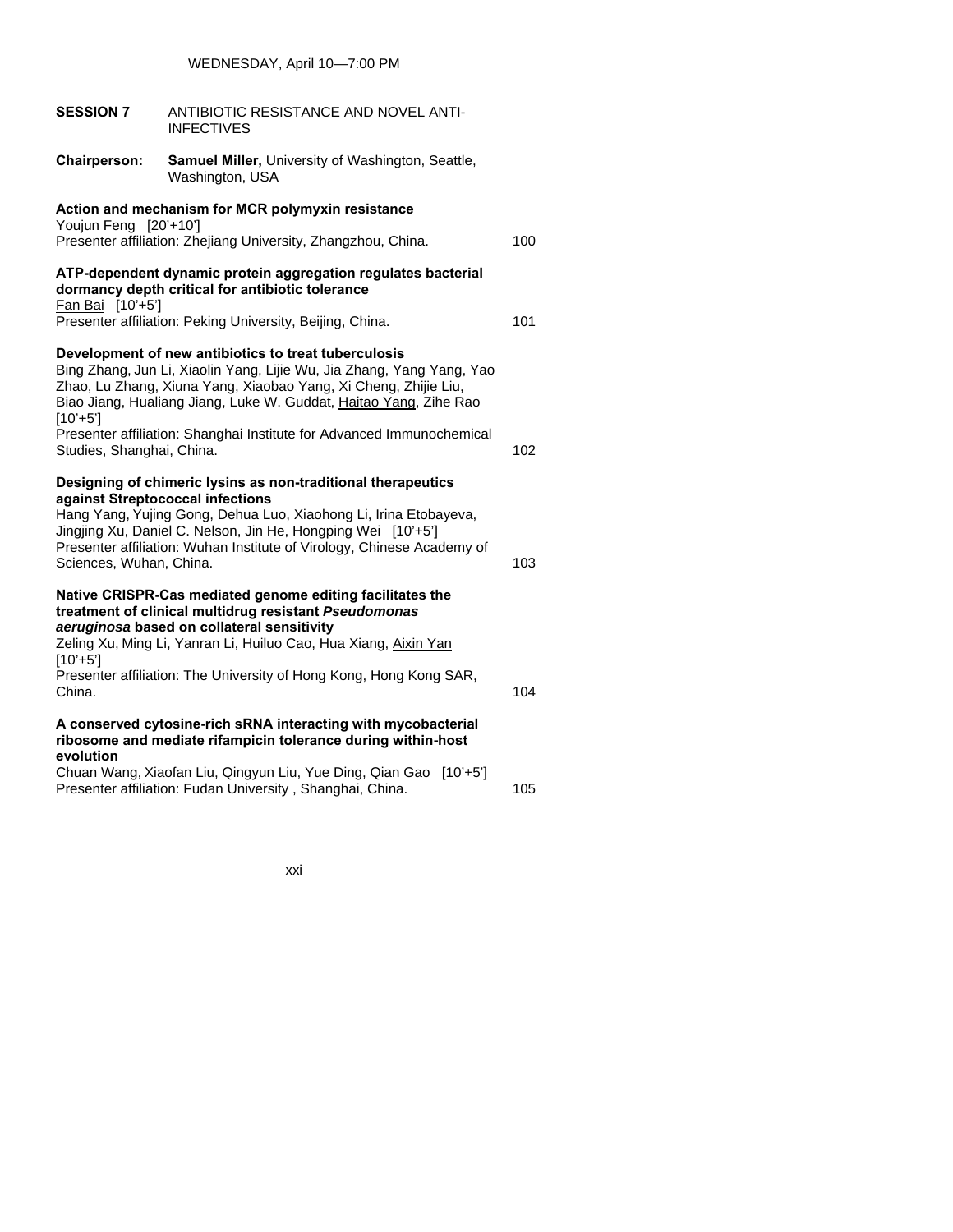| <b>SESSION 8</b>                                | BACTERIAL TOXINS AND PATHOGENESIS                                                                                                                                                                                                                                                                            |     |
|-------------------------------------------------|--------------------------------------------------------------------------------------------------------------------------------------------------------------------------------------------------------------------------------------------------------------------------------------------------------------|-----|
| <b>Chairperson:</b>                             | Feng Shao, National Institute of Biological Sciences,<br>Beijing, China                                                                                                                                                                                                                                      |     |
| Elizabeth L. Hartland [20'+10']                 | <b>EPEC and Shigella host cell interactions</b><br>Presenter affiliation: Hudson Institute of Medical Research, Clayton,<br>Australia; Monash University, Clayton, Australia.                                                                                                                                | 106 |
| Gifu, Japan.                                    | Manipulation of the host ubiquitin system by Legionella<br>Tomoko Kubori, Tomoe Kitao, Hiroki Nagai [20'+10']<br>Presenter affiliation: Graduate School of Medicine, Gifu University,                                                                                                                        | 107 |
| Pu Gao [10'+5']                                 | Structural insights into non-canonical ubiquitination catalyzed by<br>SidE from Legionella pneumophila<br>Yong Wang, Miao Shi, Han Feng, Yalan Zhu, Songqing Liu, Ang Gao,                                                                                                                                   |     |
| Sciences, Beijing, China.                       | Presenter affiliation: Institute of Biophysics, Chinese Academy of                                                                                                                                                                                                                                           | 108 |
| linear ubiquitin chains<br>Yongqun Zhu [10'+5'] | Identification of a bacterial effector deubiquitinase specific for                                                                                                                                                                                                                                           |     |
|                                                 | Presenter affiliation: Zhejiang University, Hangzhou, China.                                                                                                                                                                                                                                                 | 109 |
|                                                 | Regulation of host immune responses via deubiquitination<br>catalyzed by a bacterial deamidase<br>Zhao-Qing Luo, Ninghai Gan, Hongxin Guan, Songyun Ouyang                                                                                                                                                   |     |
| $[10'+5']$                                      | Presenter affiliation: Purdue University, West Lafayette, Indiana.                                                                                                                                                                                                                                           | 110 |
| neutrophil extracellular traps                  | Extracellular sphingomyelinase Rv0888 of Mycobacterium<br>tuberculosis contributes to pathological lung injury of<br>Mycobacterium smegmatis in mice via inducing formation of<br>Guanghui Dang, Yingying Cui, Lei Wang, Tiantian Li, Ziyin Cui,<br>Ningning Song, Liping Chen, Hai Pang, Siguo Liu [10'+5'] |     |
|                                                 | Presenter affiliation: Harbin Veterinary Research Institute, Chinese<br>Academy of Agricultural Sciences, Harbin, China.                                                                                                                                                                                     | 111 |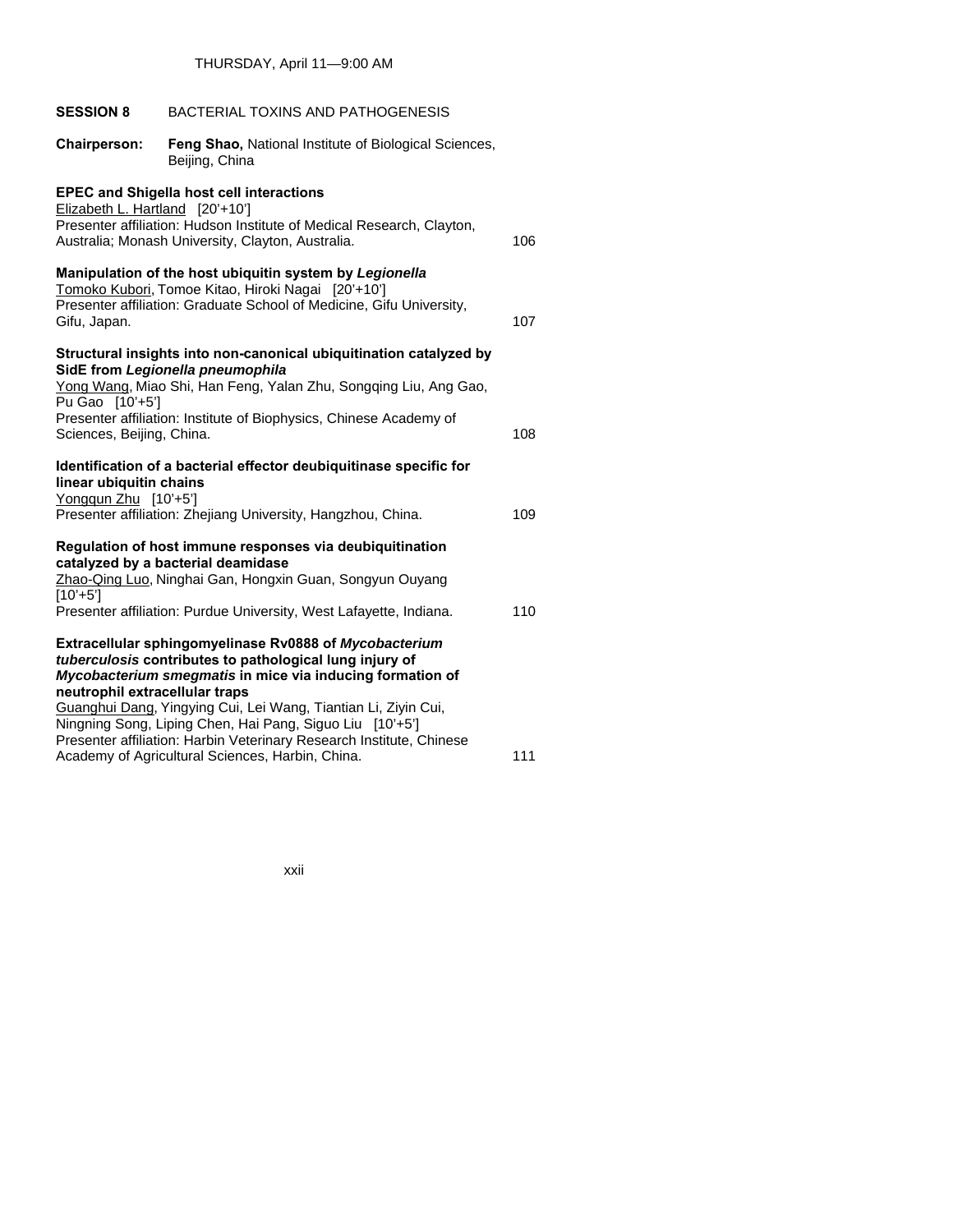| Toby J. Gibson [10'+5']                                | Bacterial mimicry of eukaryotic linear motifs<br>Hugo C. Samano-Sanchez, Philipp Walch, Joel Selkrig, Nassos Typas,                                                                                                                                         |     |
|--------------------------------------------------------|-------------------------------------------------------------------------------------------------------------------------------------------------------------------------------------------------------------------------------------------------------------|-----|
| Heidelberg, Germany.                                   | Presenter affiliation: European Molecular Biology Laboratory,                                                                                                                                                                                               | 112 |
| Medicine, Chicago, Illinois.                           | Self regulating MARTX toxins suppress proinflammatory<br>signaling in response to cytoskeletal collapse<br>Patrick J. Woida, Karla J. Satchell [20'+10']<br>Presenter affiliation: Northwestern University Feinberg Schol of                                | 113 |
| 2 gene regulation by SsrB<br>Linda J. Kenney [20'+10'] | Single cell, super-resolution imaging reveals acid-dependent SPI-<br>Presenter affiliation: National University of Singapore, Singapore;<br>University of Illinois-Chicago, Chicago, Illinois.                                                              | 114 |
|                                                        | THURSDAY, April 11-3:30 PM                                                                                                                                                                                                                                  |     |
| <b>SESSION 9</b>                                       | <b>REGULATION OF GENE EXPRESSION AND</b><br><b>VIRULENCE TRAITS IN PATHOGENIC MICROBES</b>                                                                                                                                                                  |     |
| <b>Chairperson:</b>                                    | <b>Craig Roy, Yale University School of Medicine,</b><br>New Haven, Connecticut, USA                                                                                                                                                                        |     |
|                                                        | Cyclic-di-GMP regulation promotes survival of a slow-replicating<br>subpopulation of intracellular Salmonella Typhimurium<br>Erik Petersen, Erez Mills, Samuel I. Miller [20'+10']<br>Presenter affiliation: University of Washington, Seattle, Washington. | 115 |
| Jay C. Hinton [20'+10']                                | Comparative transcriptomics identifies a single SNP mutation<br>that controls virulence of African Salmonella<br>Presenter affiliation: University of Liverpool Institute of Integrative<br>Biology, Liverpool, United Kingdom.                             | 116 |
| Feng Shao [20'+10']<br>Beijing, China.                 | Innate immunity to cytosolic LPS-Pyroptosis and beyond<br>Presenter affiliation: National Institute of Biological Sciences, Beijing,                                                                                                                        | 117 |
|                                                        |                                                                                                                                                                                                                                                             |     |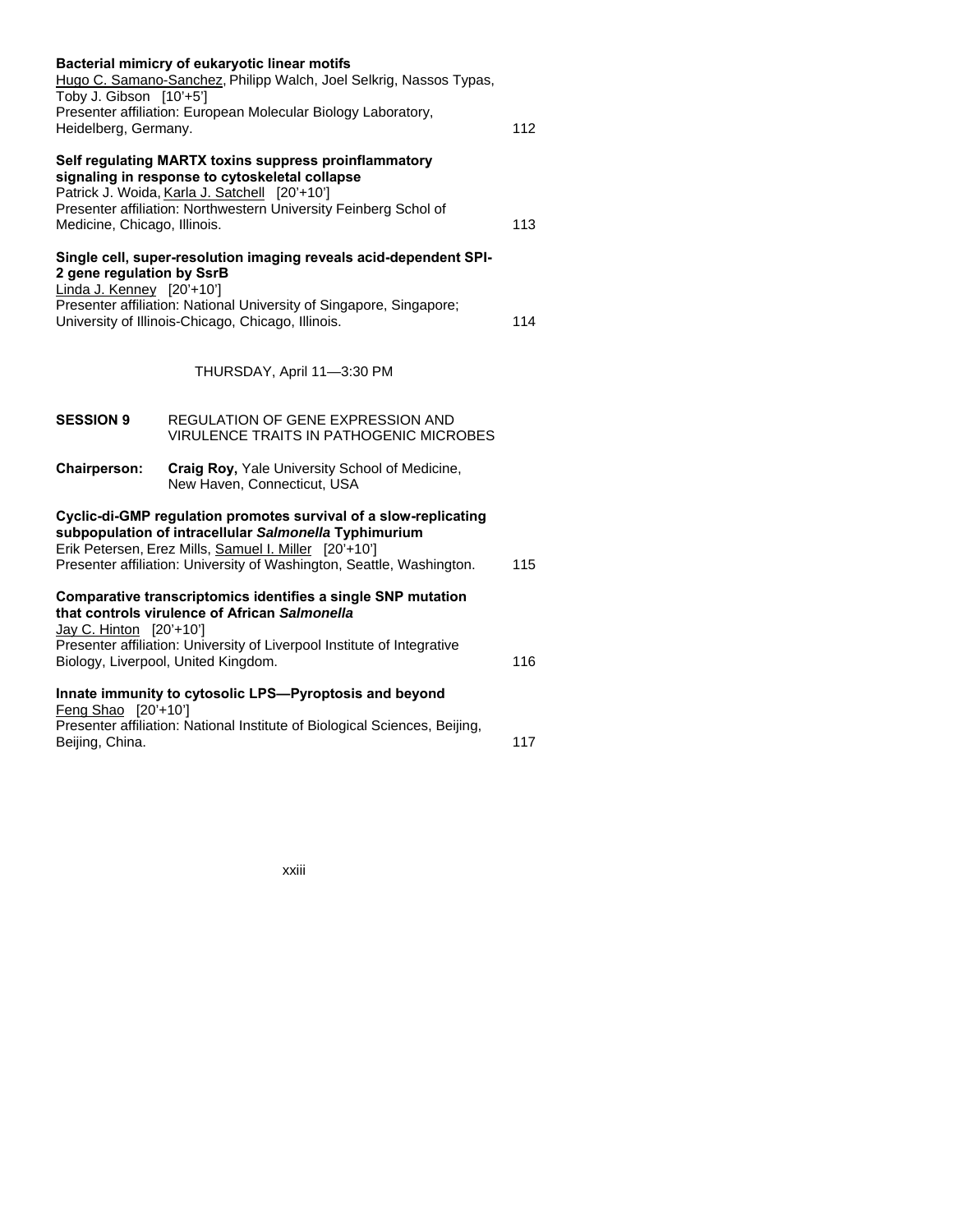## **KEYNOTE SPEAKER**

### **UTI complexity results from diversity at the bacterial-host interface**

Ashlee M. Earl, Henry L. Schreiber, IV, Valerie O'Brien, Caitlin N. Spaulding, Natalie S. Omattage, Jonathan Livny, Thomas J. Hannan, Karen W. Dodson, Peng Yuan, Scott J. Hultgren [35'+10'] Presenter affiliation: Washington University School of Medicine, St. Louis, Missouri. 118

# THURSDAY, April 11—6:00 PM

# **COCKTAILS and BANQUET**

FRIDAY, April 12—9:00 AM

# **SESSION 10** HOST RESPONSE TO BACTERIAL INFECTION II

**Chairperson: Elizabeth Hartland,** Monash University, Clayton, Australia

| Modulation of host immunity by bacterial effector proteins<br>Craig R. Roy $[20'+10']$<br>Presenter affiliation: Yale University School of Medicine, New Haven,<br>Connecticut.                                                                           | 119  |
|-----------------------------------------------------------------------------------------------------------------------------------------------------------------------------------------------------------------------------------------------------------|------|
| Host responses to intracellular LPS—Pyroptosis and beyond<br>Vijay Rathinam [20'+10']<br>Presenter affiliation: UConn Health School of Medicine, Farmington,<br>Connecticut.                                                                              | 120. |
| Guanylate-binding proteins and inflammasomes in the human<br>defenses against Francisella tularensis<br>Thomas Henry [20'+10']<br>Presenter affiliation: INSERM, Centre International de Recherche en<br>Infectiologie, University of Lyon, Lyon, France. | 121  |